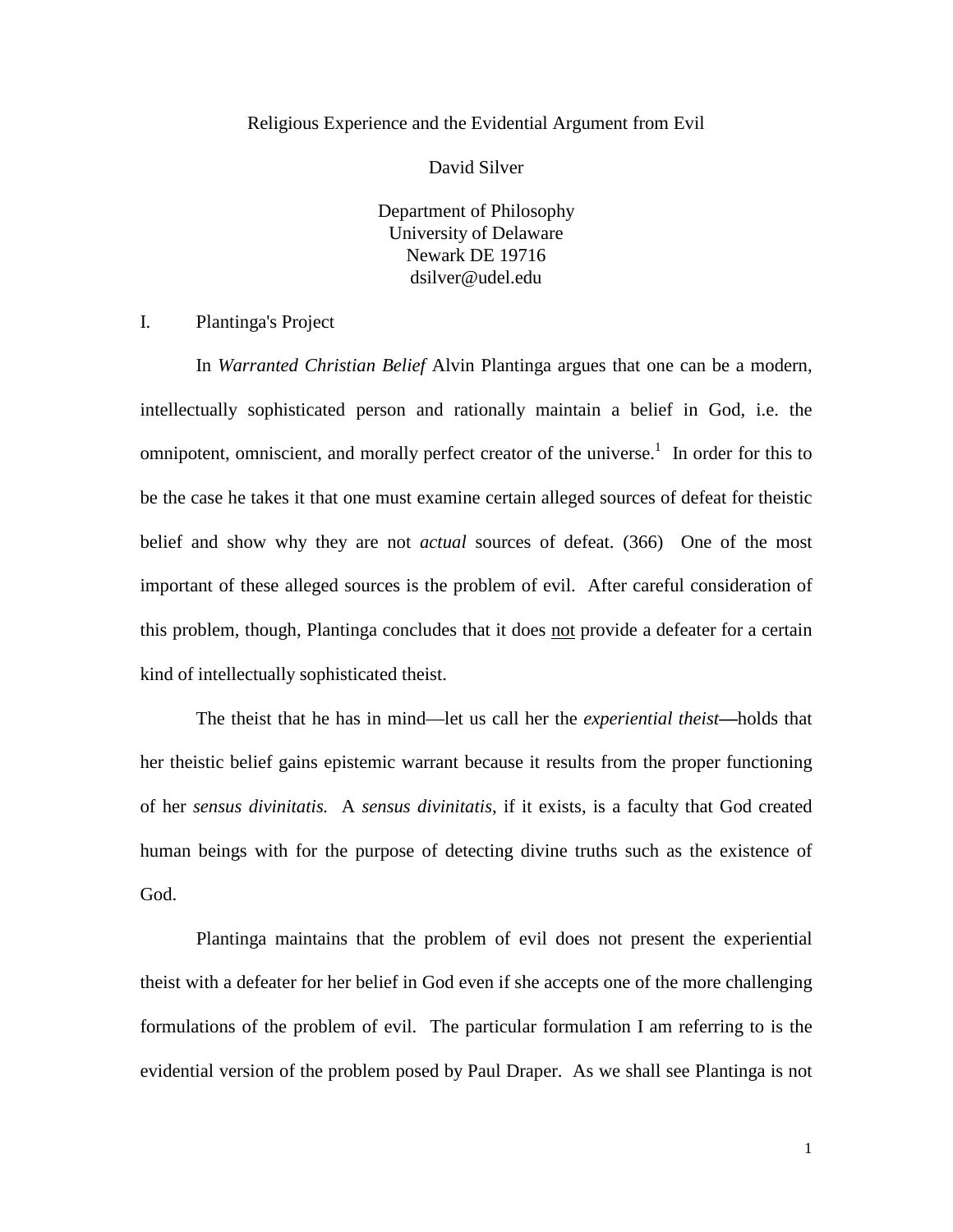convinced that we ought to accept all aspects of this formulation; however, I shall argue that if the experiential theist does accept Draper's formulation of the problem, and she is apprised of the arguments in this paper, then she is threatened by a defeater for her theistic belief; that is, absent further evidence for the existence of God the problem of evil makes it irrational for her to continue to be a theist.

We shall proceed as follows. First, we will examine Draper's formulation of the evidential problem of evil. Next, we will see why Plantinga thinks that an experiential theist who accepts Draper's presentation of the problem does not thereby face a defeater for her belief in God. Then, I shall argue that the experiential theist who accepts Draper's formulation of the problem of evil, and is aware of the scope of the problem, really is threatened with defeat for her belief in God; moreover, this is so even if that theistic belief derives from the proper functioning of her *sensus divinitatis*. Finally, I will conclude with some remarks concerning the relative importance of this result.

## II. Draper's Formulation of the Problem of Evil

Draper has argued that the facts of evil provide a serious challenge to theism. He begins his case with the following stipulation:

[L]et "O" stand for a statement reporting both the observations one has made of humans and animals experiencing pain or pleasure and the testimony one has encountered concerning the observations others have made of sentient beings experiencing pain and pleasure. By "pain" I mean physical or mental suffering of any sort. $^{2}$  (pp. 13-14)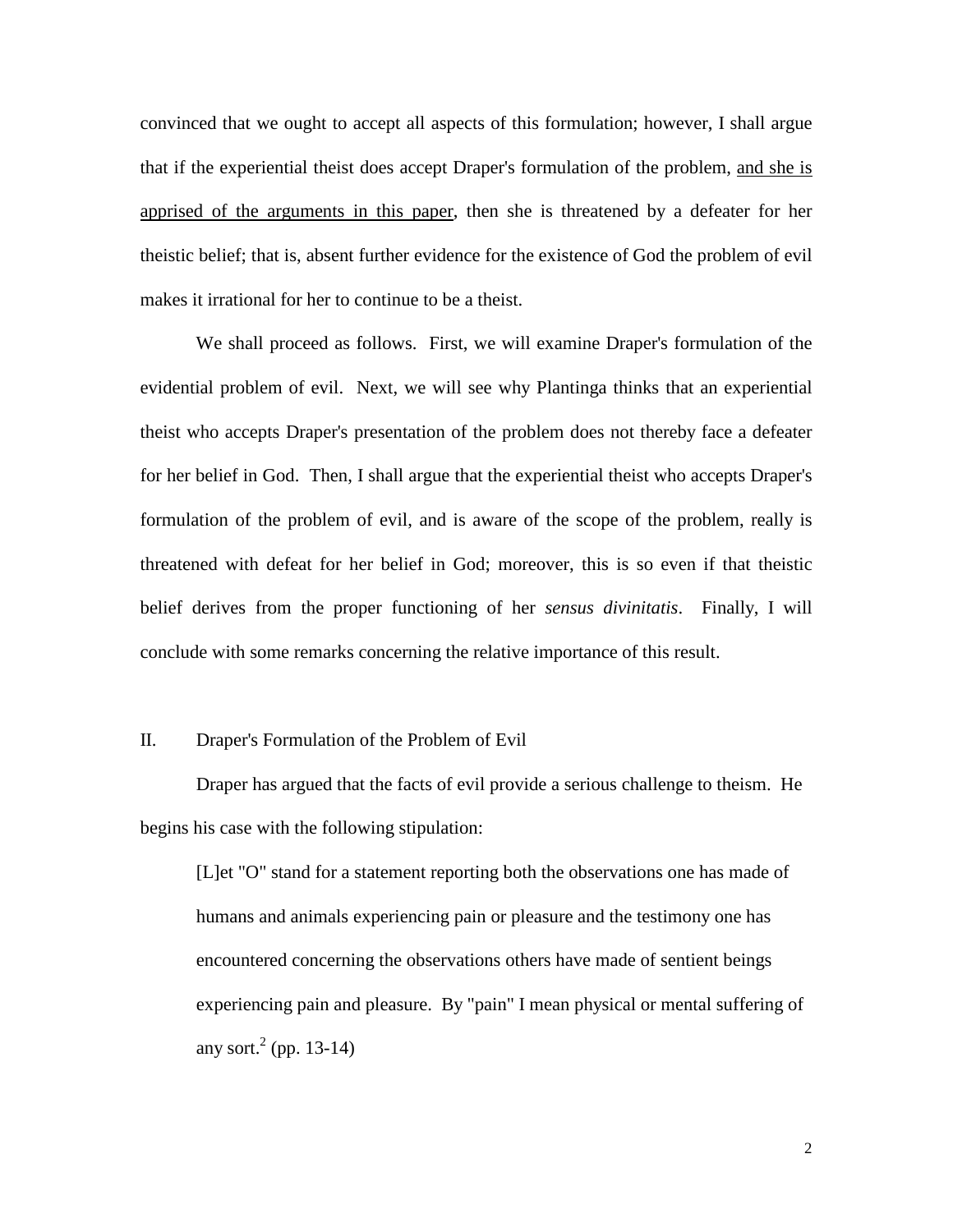Are the facts of "O" better explained by a hypothesis that refers to God's existence, or by some other hypothesis that is incompatible with the existence of God? Draper contends that they are better explained by the following hypothesis that is incompatible with the truth of theism:

The *Hypothesis of Indifference* (HI): 'neither the nature nor the condition of sentient beings on earth is the result of benevolent or malevolent actions performed by nonhuman persons.' (13)

HI is consistent with the truth of naturalism--that there are no supernatural beings whatsoever. It is also consistent with the thesis that there are supernatural beings. What it is inconsistent with is the thesis that that there are one or several supernatural beings who are motivated by a direct concern for human well-being, and thus it is inconsistent with theism proper.

Draper's contention is that the facts of "O" are better explained by HI than on the hypothesis that God exists.<sup>3</sup> Let us call this proposition  $\mathcal{C}'$ . Suppose that a modern, intellectually sophisticated person agrees with Draper that C is true.<sup>4</sup> What would follow from this fact?

Although one might fear that this makes theistic belief irrational for her, Plantinga argues that an experiential theist might accept C (although he himself does not) and continue to believe in God with perfect rationality.<sup>5</sup> Let us see why he believes this.

## III. Plantinga's Reply to Draper's Formulation of the Problem of Evil

Plantinga begins his argument by noting that if a theist accepts C, her theistic belief is 'evidentially challenged'. By this he means the following: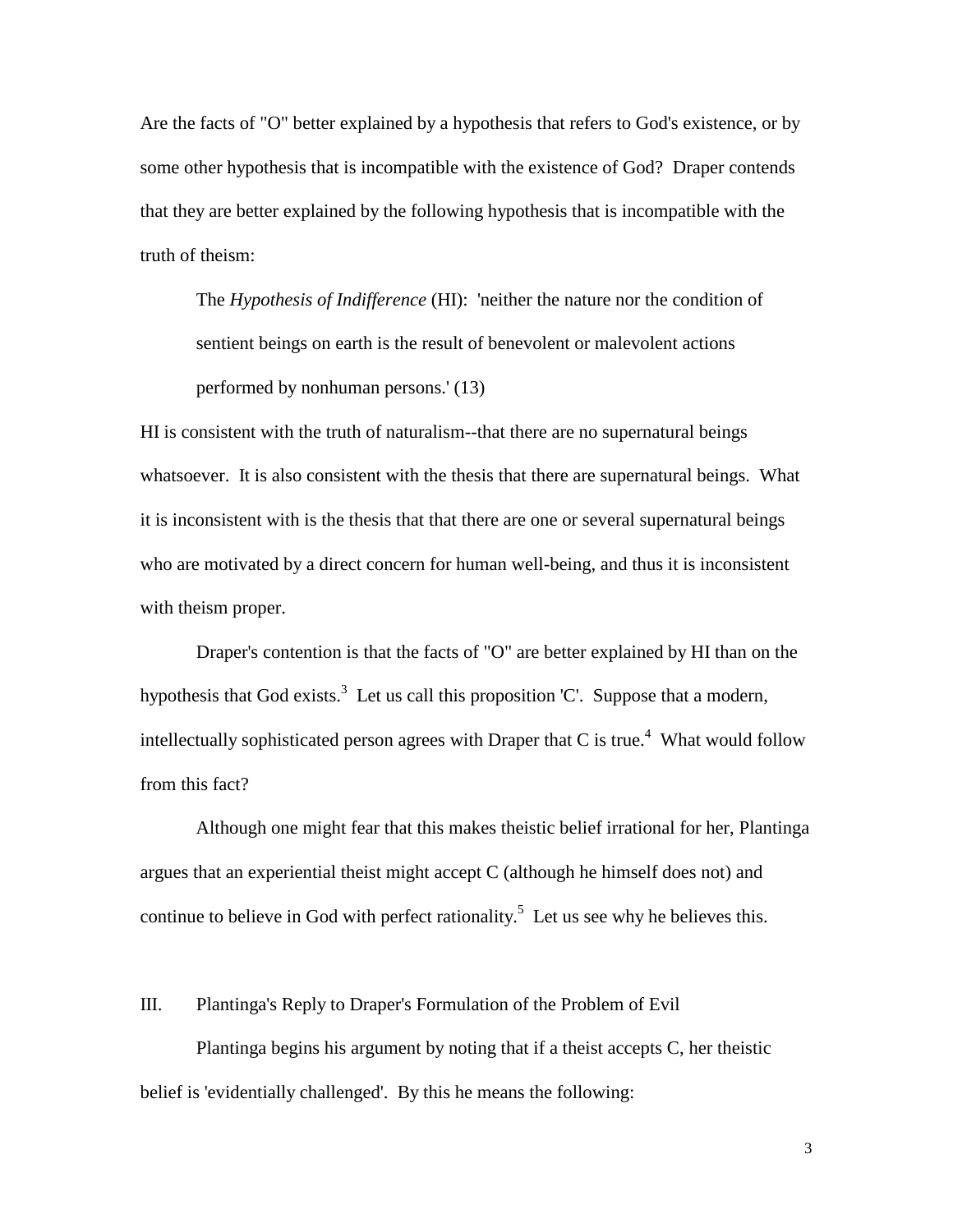Proposition *P* is *evidentially challenged* for a person *S* if and only if *S* believes *P* and there are propositions *Q* and *R* such that *S* believes *Q, R* is a serious hypothesis incompatible with *P,* and *Q* is much more probable with respect to *R* than with respect to *P*. (474)

Let us also say that when proposition *P* is evidentially challenged in this way, proposition *Q* is the *evidence base* of the challenge.

Given these definitions we see that a belief in C provides an evidential challenge to a theist's belief in God where the facts of statement "O" are the evidence base of the challenge. This provides an evidential challenge because the theist believes the facts associated with statement "O", and also thinks that these facts are more probable with respect to the serious hypothesis HI than with the incompatible (but also serious) hypothesis that theism is true.<sup>6</sup>

What does the fact that a belief is evidentially challenged tell us about its epistemic status? As Plantinga rightly points out it does not mean that it is irrational to hold. To show that this is so, Plantinga offers examples like the following:

my friend has a cat named Maynard; I believe that Maynard is a cat and also (as my friend reports) that Maynard likes cooked green beans; the latter, however, is much more likely on the serious (in Draper's sense) alternative hypothesis that Maynard is a Frisian, or possibly a Frenchman; so the belief that Maynard is a cat is evidentially challenged for me. (p. 475-6)

So, Plantinga's belief that Maynard is a cat is evidentially challenged; however, he notes that even though he is fully aware of this fact he is: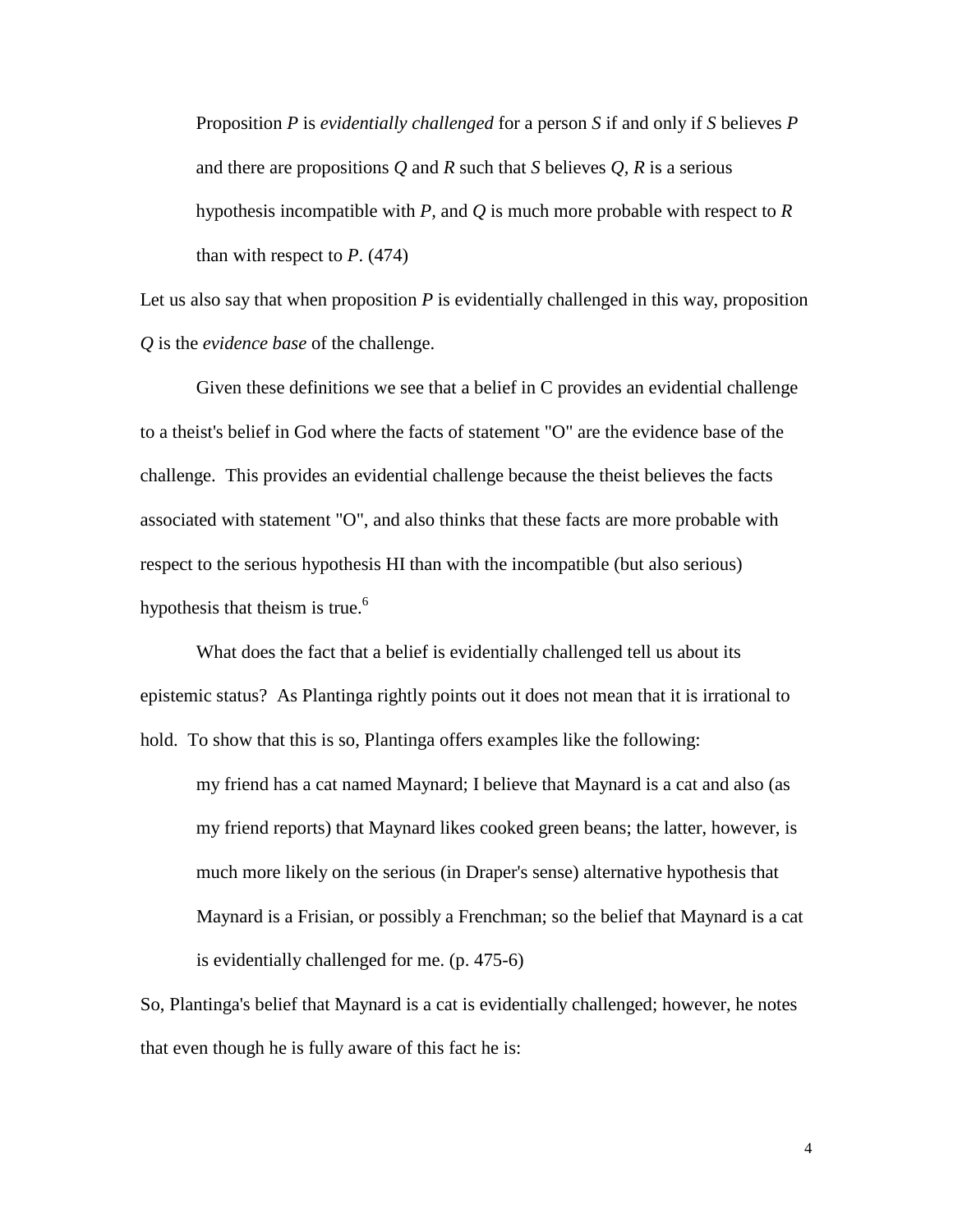undeterred, continuing in full rationality to believe that he [i.e. Maynard] is indeed a cat. The belief is rational for me in these circumstances because it has warrant for me quite independent of its relationship to the proposition that Maynard likes cooked green beans. (479)

The independent warrant for Plantinga's belief that Maynard is a cat derives, presumably, from the fact that he has seen Maynard and that he looks very much like a cat, and not at all like a Frisian or a Frenchman. So even though Plantinga's belief that Maynard is a cat is subject to an evidential challenge his belief is entirely rational given that it has significant warrant from perception.

What we learn from this example (and others like it) is that it can be perfectly rational to hold onto a belief that is evidentially challenged so long as one possesses some additional epistemic basis (i.e., additional in relation to the evidence base for the challenge) for its truth. (see p. 480-1) This additional basis may come in the form of either *evidence*, which is propositional in nature, or (as in the Maynard example) in the form of *grounds*, which are non-propositional in nature.

So, we might ask, does the experiential theist have any additional epistemic basis beyond that included in the facts of "O" for thinking that God exists? If she in fact possesses a *sensus divinitatis* then she does indeed possess such grounds for believing in God's existence. The religious experiences that are formed as a result of the proper functioning of her *sensus divinitatis* would provide these grounds.

But do these grounds help the intellectually sophisticated theist who believes C avoid the defeater that the problem of evil allegedly presents? I shall argue not. As I will presently demonstrate, in order for the intellectually sophisticated theist to avoid this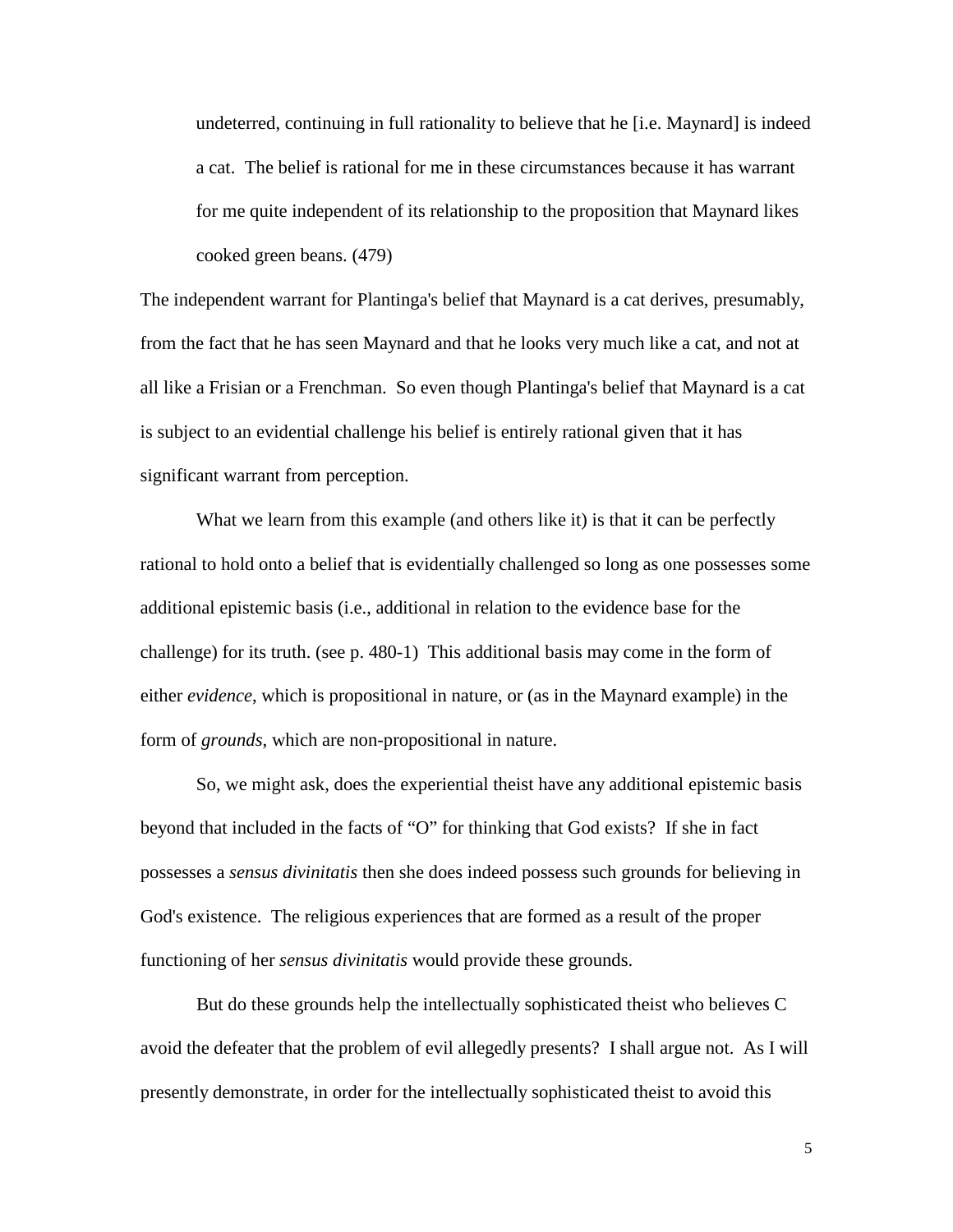defeater, it is not sufficient for her to have additional grounds for her belief in God; more importantly, she must *rationally believe* that she possesses such grounds.

So, can the intellectually sophisticated experiential theist who accepts C *rationally* believe that she has a *sensus divinitatis* that has informed her of the existence of God? I shall argue that while it might be rational for some experiential theists, it is not rational for what we might call the *sufficiently informed pure experiential theist* (SIPE theist). The pure experiential theist thinks that her belief in God is warranted solely because it was formed as a result of the proper functioning of her *sensus divinitatis*. And she counts as sufficiently informed (for present purposes) only if she is aware of the arguments that are presented in this paper.

My argument is that the SIPE theist who accepts C cannot rationally believe that she has a *sensus divinitatis* that has informed her of the existence of God—and thus cannot rationally believe in the existence of God—unless she has further grounds or evidence for the existence of God that is suitably evidentially independent of theistic belief itself. We shall see shortly what kind of independence is at issue here. But let me provide an example here of the kind of evidence which would make theistic belief rational for the SIPE theist who accepts C: she might believe that when the facts reported in "O" are combined with various facts concerning the order and beauty of the universe it turns out that this larger set of beliefs is better explained by theism than by competing hypotheses such as HI. In this case a SIPE theist who believes C can rationally believe in the existence of God.

The larger point, however, is this: if, relative to all of her beliefs which are suitably independent of theistic belief itself, it turns out that the existence of God is less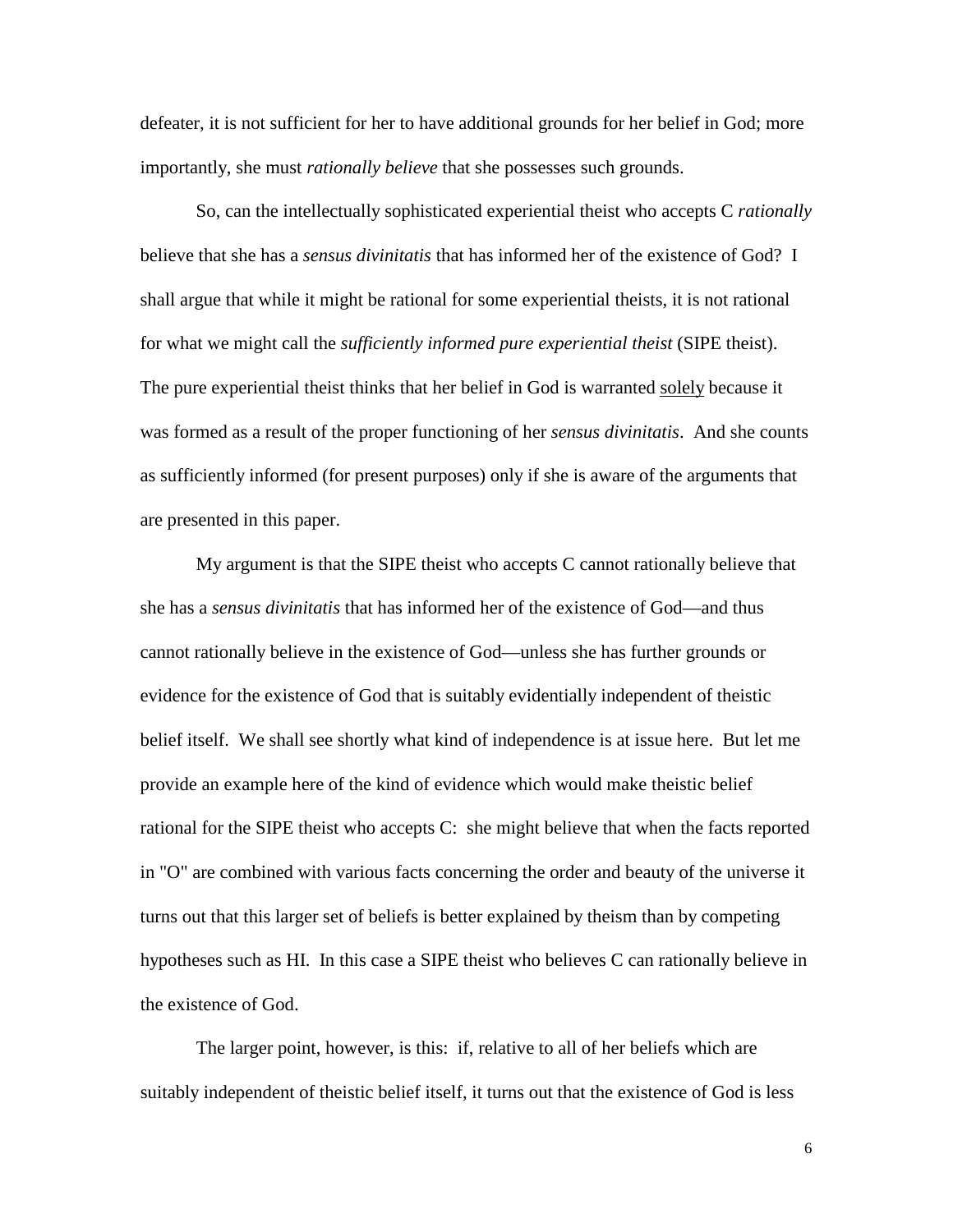likely than the non-existence of God, then the SIPE theist cannot rationally maintain a belief in God even if her belief in God was formed by a properly functioning *sensus divinitatis*.

# IV. Epistemic Defeaters and Evidential Challenges

### *Evidential Challenges and Rational Belief*

In this part of the paper I will argue that in order for the intellectually sophisticated theist to avoid the defeater that the evidential problem of evil allegedly presents, it is not sufficient for her to have additional grounds for her belief in God; more importantly, she must *rationally believe* that she possesses such grounds. To prove this point we will explore (in this section) the relationship between evidential challenges and rational belief, and (in the next section) the relationship between evidential challenges and epistemic defeaters.

Let us start by examining the relationship between evidential challenges and rational belief. In the last part of the paper we saw how the Maynard example (among others) made it plausible to believe in the following relationship: an evidentially challenged belief can be rational to hold *if* one has further evidence or grounds for that belief. Further reflection on such examples leads me to propose the following principle:

EC: A belief that is evidentially challenged can be rational to hold *only if* one has some further grounds or evidence for that belief.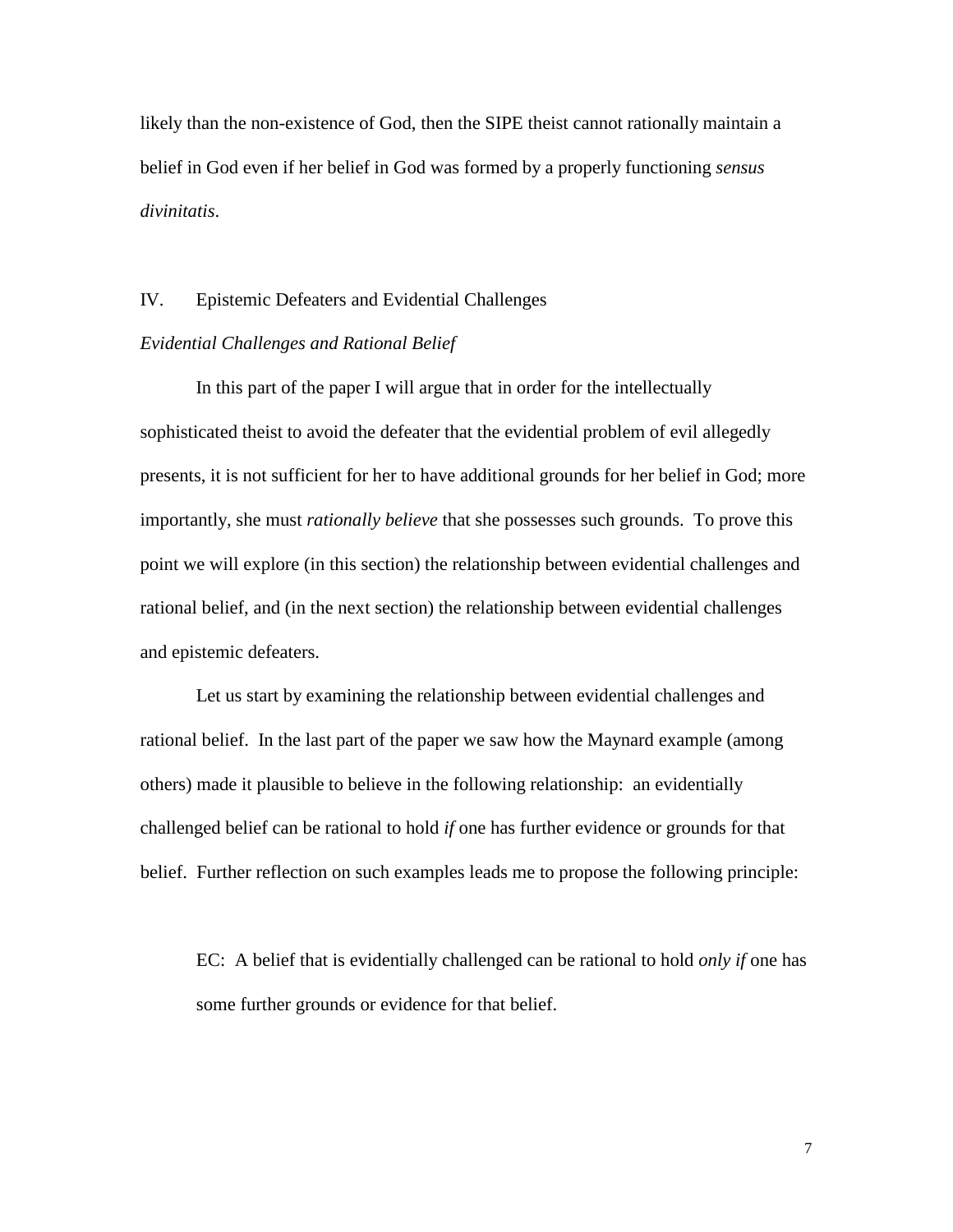Although EC has a fair degree of intuitive plausibility, it has been objected to on at least two grounds. After considering these objections, however, we shall see that they leave EC unscathed.

The first objection comes from Draper (via correspondence) who claims that an evidentially challenged belief might be rational to hold absent further grounds or evidence so long as the belief in question has a very high intrinsic probability, i.e. a high probability independent of any grounds or evidence for that belief. Let's look at the specific counterexample he offers:

Consider my belief that there is no ghost in my closet. For some unknown reason objects frequently fall off the shelves in the closet. This fact is much more probable if there is a ghost in my closet than if there isn't, so my belief that there's no ghost there is evidentially challenged, and I am aware of this. I also have no evidence for that belief. Yet it is rational for me to continue to hold that belief because it starts with a very high probability and so ends (after considering the evidence in question) with a sufficiently high probability to warrant belief.

I agree that it is rational for me to continue to believe that there is no ghost in the closet despite my recognition that this belief is evidentially challenged; however, does this really constitute a counterexample to EC?

I don't think so. This is because we can plausibly explain why it is rational for me to continue to believe that there is no ghost in the closet without supposing that that belief has a high *intrinsic* probability; rather, it is plausible to suppose that that belief has a high probability precisely because of its relation to the rest of my empirical beliefs. Indeed,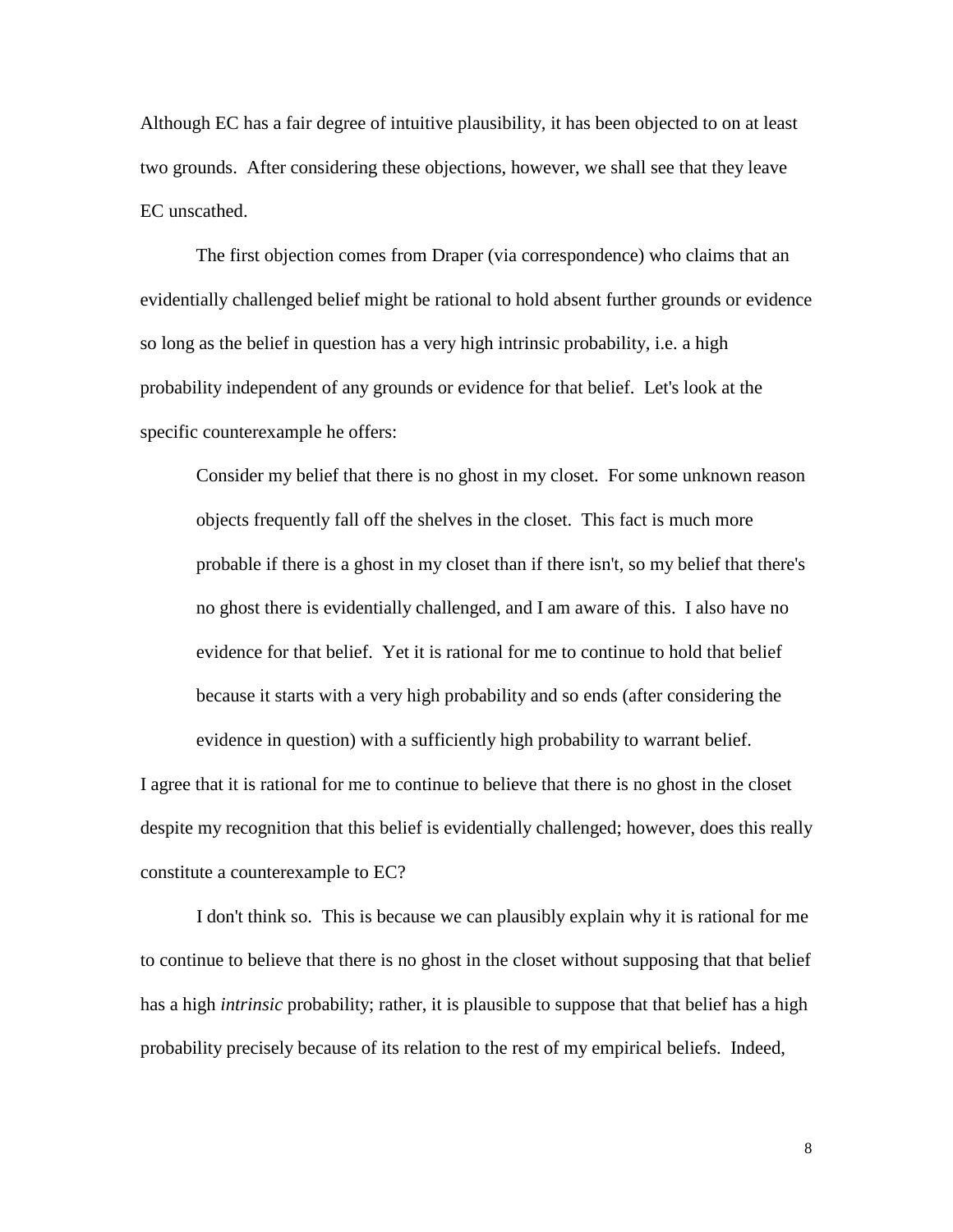relative to *all* of my empirical beliefs it is highly improbable that there are any ghosts at all and *a fortiori* that there is a ghost in my closet.

We find, then, that there is indeed further evidence (beyond that included in the evidential challenge) that I have for the belief that there is no ghost in the closet which makes holding this belief rational. This further evidence is the totality of my empirical beliefs. Given that such further evidence is available, the ghost case does not represent a counterexample to EC.

We can now turn to the second objection that has been raised against  $EC^7$ . It has been objected that it can be rational for one to hold an evidentially challenged belief *P* without further evidence or grounds for *P* if one has reason to believe that evidence for *P* will be *forthcoming*.

The obvious rejoinder here is that if one has a reason to believe that evidence for *P* is forthcoming then one thereby has evidence for *P*. For example, if an expert mathematician assures you, an amateur, that he is about to provide you with a successful proof of Fermat's last theorem (a theorem that you've long had doubts about), then the expert's assurances provides you with evidence that Fermat's last theorem is true, even before you have seen the proof.

But, the objection continues, we can provide an example where one has reason to believe that evidence for *P* is forthcoming, but one does not currently have evidence for *P* insofar as one does not even know what *P* is. Consider the following:

Let P be a mathematical theorem an eminent mathematician proves before me in a symbolism I cannot understand. I know that he will explain the proof to me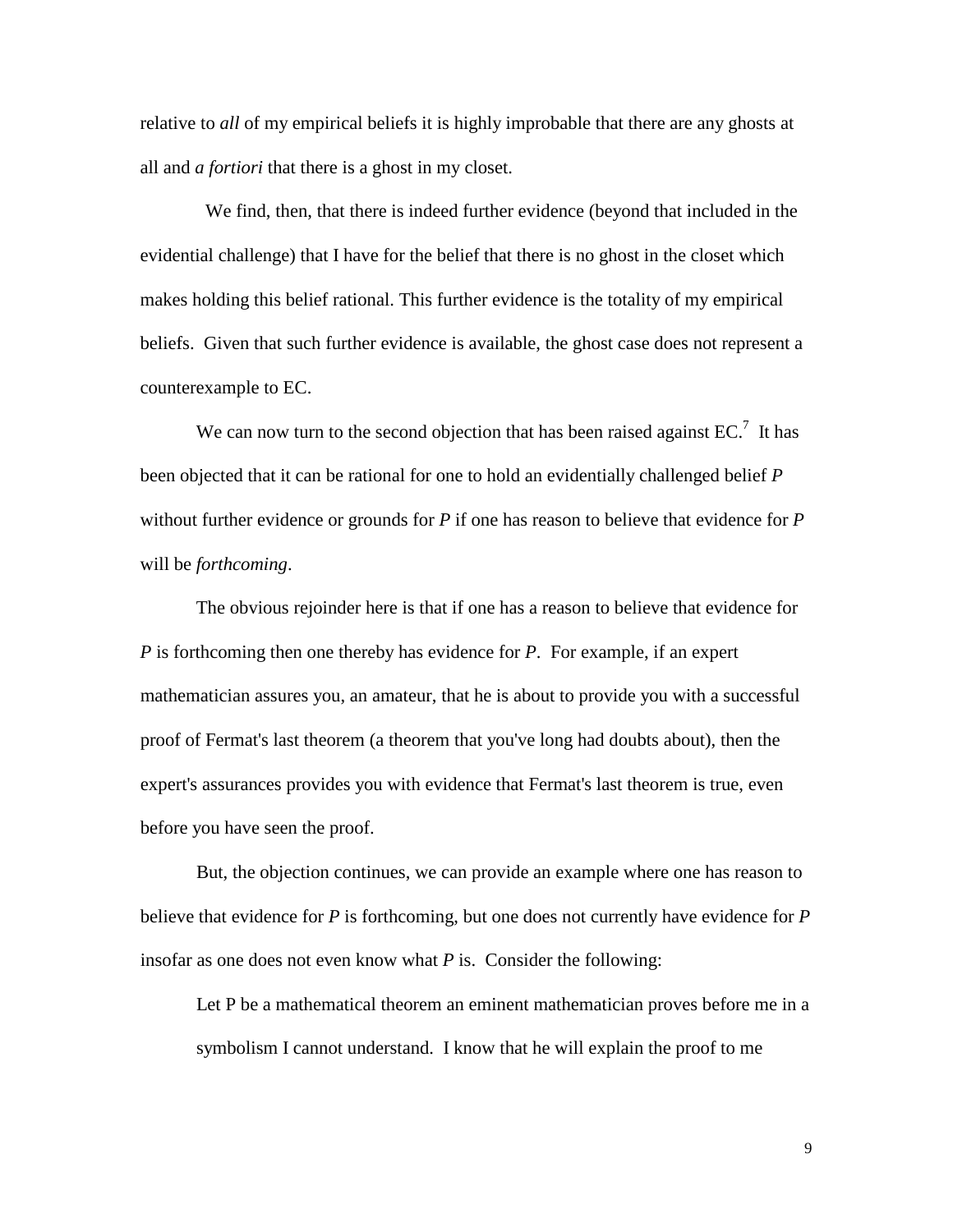shortly. So I now have reason to believe that I will have reason to believe that *P*.

But I do not now have reason to believe that *P*. I do not even know what P is yet. Does this case constitute a counterexample to EC? Again, I don't think so. To see that this is so, let us suppose that the theorem the mathematician proved was that some widely accepted result, say Euler's Formula, is false. I, like most people who have an opinion on the matter, think that Euler's Formula is true, and before seeing the mathematician's strange symbolism it is certainly irrational for me to think that it is false. Does anything change, though, once I have seen the mathematician's unexplained proof? I can't see how. Without knowing that the conclusion of the proof is that Euler's Formula is false, it is still irrational for me to believe that it is false. This is so even though I have reason to believe in some *de re* sense that evidence for that result is forthcoming.

Having found these counterexamples lacking we shall accept EC as true. In the next section we will investigate what the truth of EC tells us about the relationship between evidential challenges and epistemic defeaters.

#### *Evidential Challenges and Epistemic Defeaters*

With principle EC in hand we can now investigate the relationship between evidential challenges and epistemic defeaters. Let us start by looking at the distinction between *potential* and *actual* defeaters as shown in the following example from Plantinga:

[Y]ou and I both believe that the University of Aberdeen was founded in 1495; you but not I know that the current guidebook to Aberdeen contains an egregious error on this very matter. We both win a copy of the guidebook in the Scottish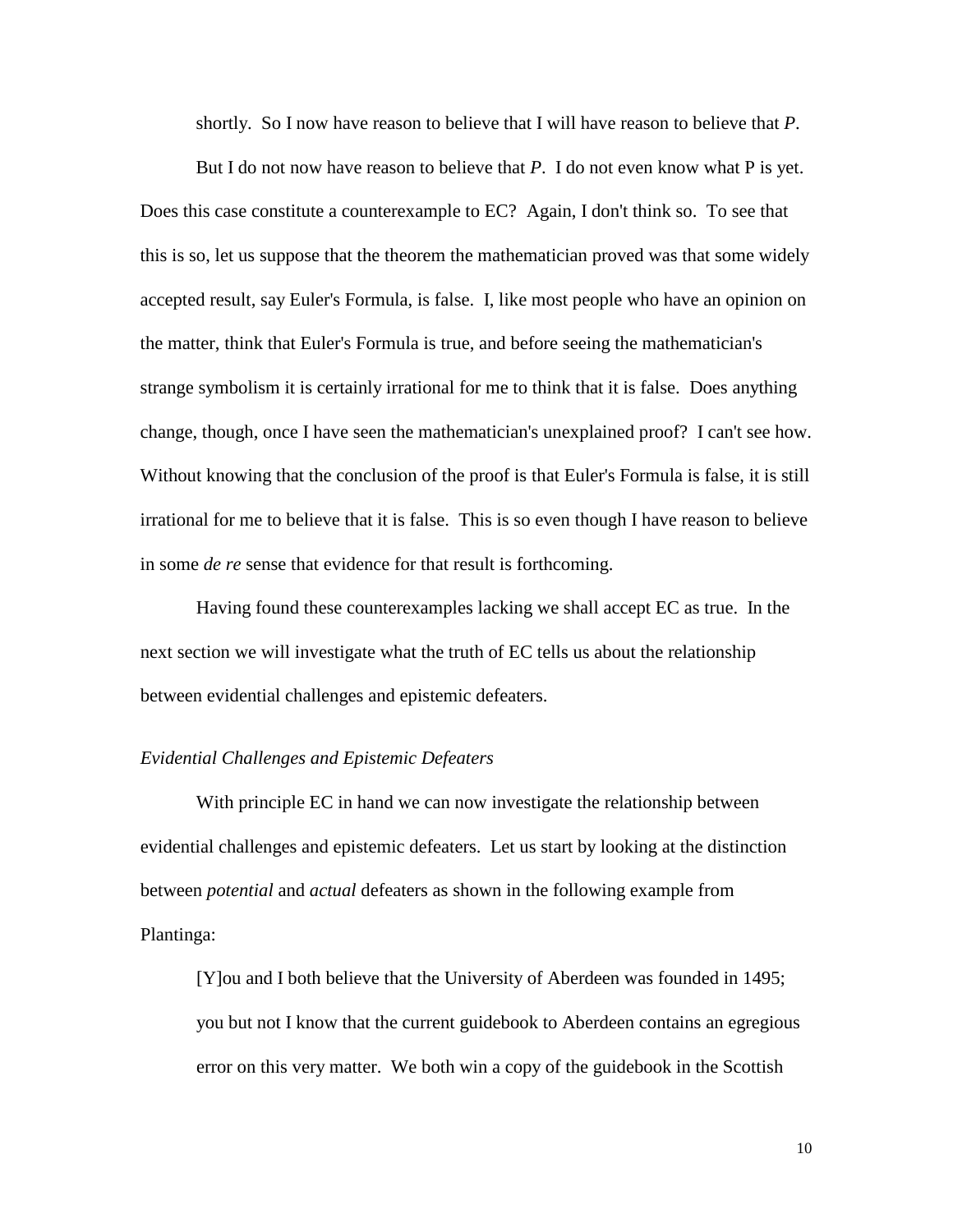national lottery; we both read it; sadly enough it contains the wholly mistaken affirmation that the university was founded in 1595. (360)

In this example the guidebook provides me (*qua* speaker) with a defeater for my belief that the university was founded in 1495. I cannot rationally hold that belief given what I have read in the guidebook along with my other beliefs. The same does not hold for you. You may continue to rationally hold your belief that the university was founded in 1495. This is because you 'already know that the current guidebook contains an error on the matter of the date of the university's foundation; this neutralises in advance (as we might put it) the defeating potential of the newly acquired bit of knowledge.' (360-1)

Following Plantinga's lead here let us say that your belief about what the guidebook says is a *potential defeater* (or has 'defeating potential'); but, this potential defeater is 'neutralised in advance' by the belief that the guidebook is in error on this matter. Let us say that this is a *neutralising belief*, or a *neutraliser* for short. The potential defeater becomes actualised for me; but, since you have a neutraliser available it does not become actualised for you.

With this distinction in place let us now ask about the relationship between a belief's being evidentially challenged and its having a potential or actual defeater. As noted before a belief that is evidentially challenged can be rational to hold only if one has some further grounds or evidence for that belief, i.e. EC is true. But is there a plausible principle of defeat that accounts for the truth of EC?

One might be tempted to account for the truth of EC with the following proposed principle of defeat: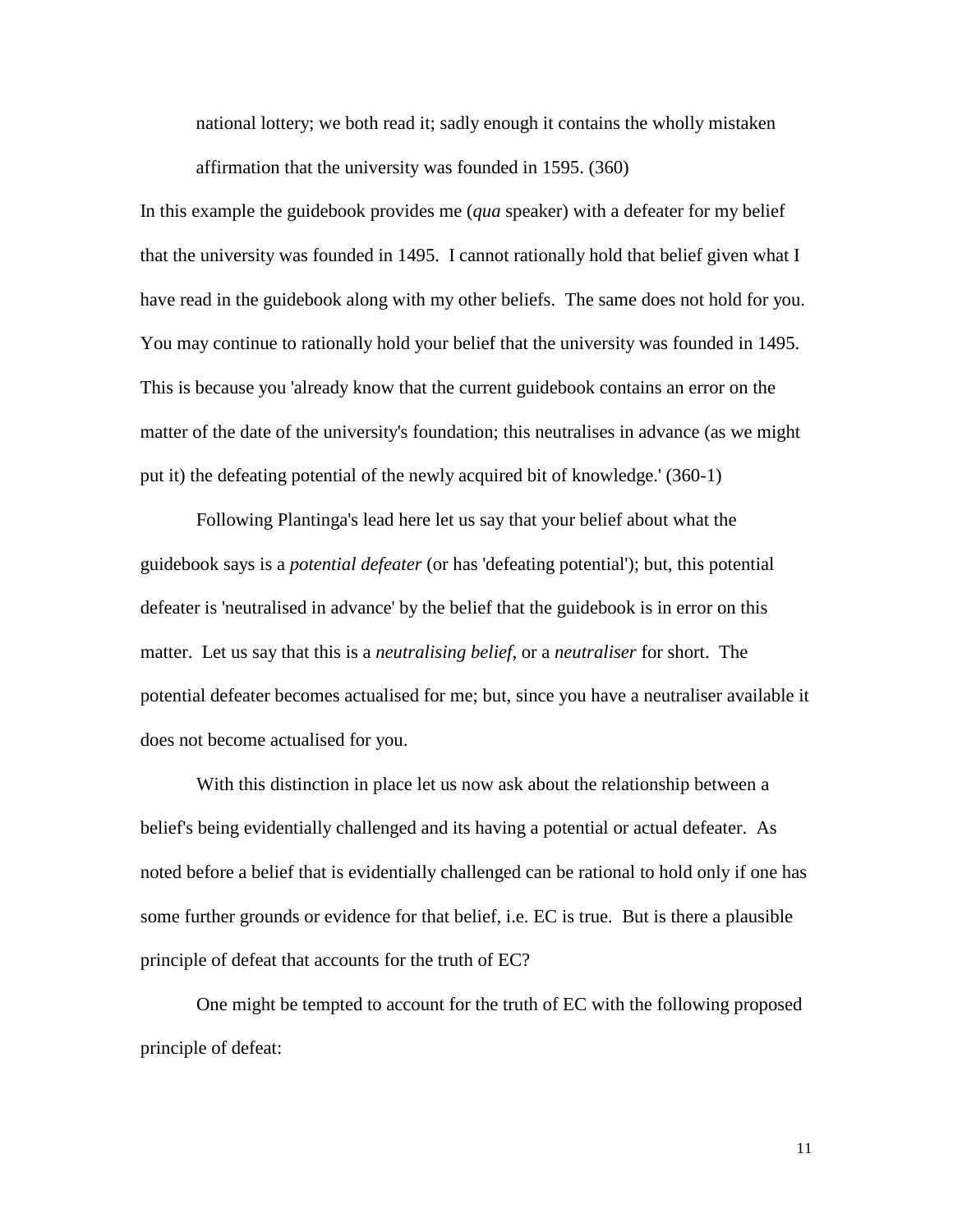(1) If agent *S* has a belief *P* that faces an evidential challenge then this provides a *potential defeater* of *P* for *S*.

There is a major problem, however, with accepting this principle. This is because it leads to a global form of scepticism. To see that this is so we can fruitfully look at the argument that Plantinga offers for the self-defeat of evolutionary naturalism.

The point of this argument is to show that the evolutionary naturalist, i.e. the person who believes that human beings are the product of an undirected evolutionary process, cannot rationally believe in evolutionary naturalism *once informed of Plantinga's argument*. (n.b. that the argument I offer in this paper against Plantinga's defense of theism has the same form—it concerns the rationality only of someone who is informed about matters of a fair degree of philosophical sophistication.) The key to the argument concerns what the evolutionary naturalist can believe in relation to *R*, the proposition that human cognitive faculties are reliable. Plantinga alleges that the probability of *R* with respect to evolutionary naturalism is either low or inscrutable; and, once the evolutionary naturalist is apprised of this fact, Plantinga takes it that she thereby faces a potential defeater for *R*. 8

This potential defeater for *R* is what makes things epistemically difficult for the evolutionary naturalist. I shall not rehearse Plantinga's argument here (although it shares important features with the main argument I give later in the paper), but his conclusion is that insofar as the evolutionary naturalist faces a potential defeater for *R* she thereby has an *actual* defeater for all of her beliefs including, of course, her belief in evolutionary naturalism. 9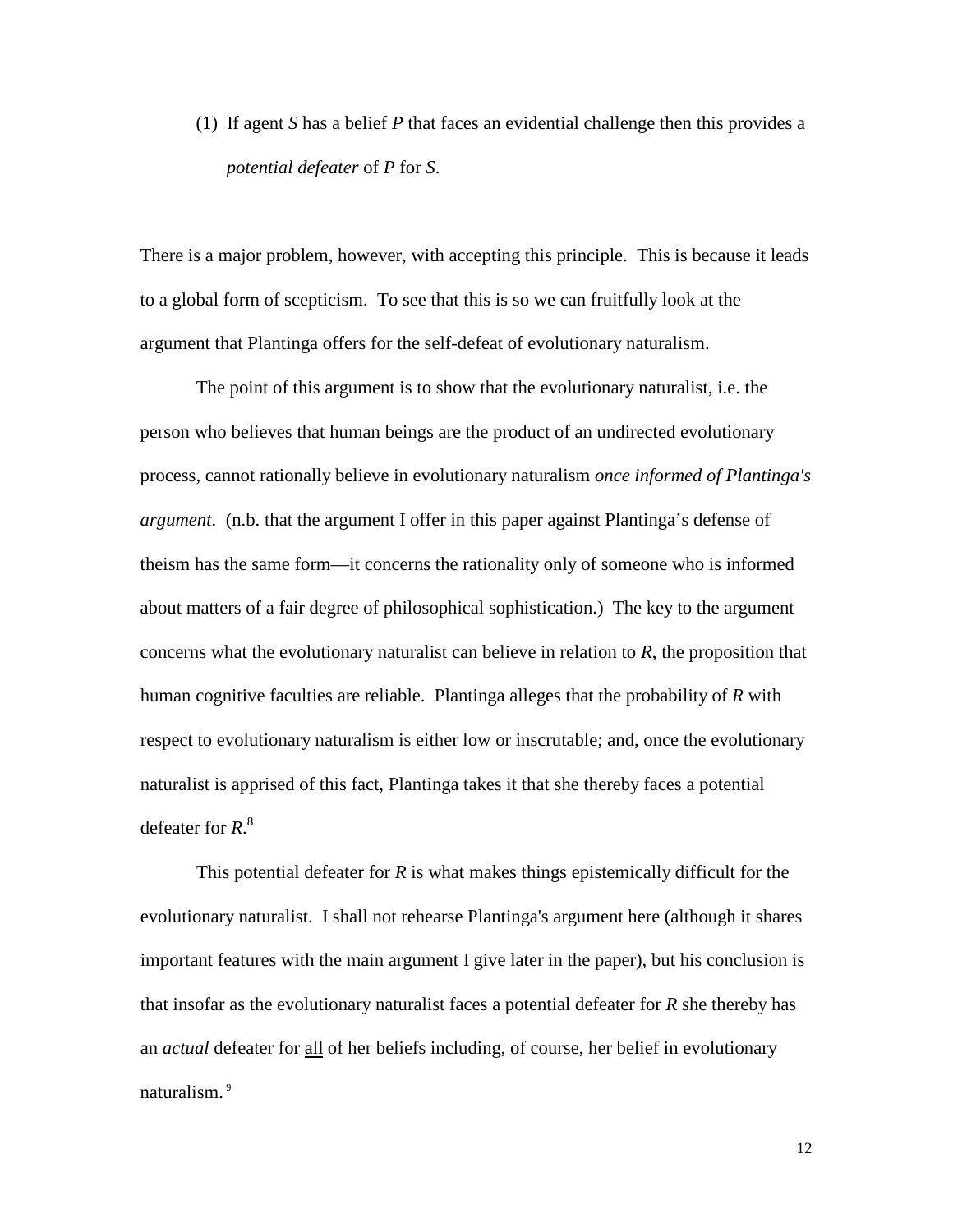Indeed, it is this result which shows how (1) quickly leads to universal scepticism. This is because *R* can like any other belief easily be shown to face an evidential challenge. (476) Consider, for example, our belief that human beings have a tendency to make certain specific cognitive errors. This fact is much more likely on the hypothesis that human cognitive faculties are generally unreliable than on the hypothesis that *R* is true. Given this fact *R* faces an evidential challenge. If (1) were valid it would then follow that everyone would face a potential defeater for *R*. But then, following the logic in Plantinga's argument against evolutionary naturalism, every belief would be *actually* defeated.

Given this result we would indeed be fortunate if we discovered some less epistemically disastrous way to account for the truth of EC. With this in mind let me propose the following principle: it is not every evidential challenge to belief *P* that provides a potential defeater for *P*; rather, it is only those evidential challenges where the evidence base for the challenge to *P* is what we might call *P's independent evidence base*. The independent evidence base for belief *P* includes all of an agent's beliefs excluding the following:

- (i) *P* itself, and
- (ii) Any belief which is *evidentially dependent* on *P*, i.e. any belief whose warrant derives, in part, from the agent's believing *P*. 10

Let us call an evidential challenge that is relative to an independent evidence base a *maximal evidential challenge.* My proposal, then, is this: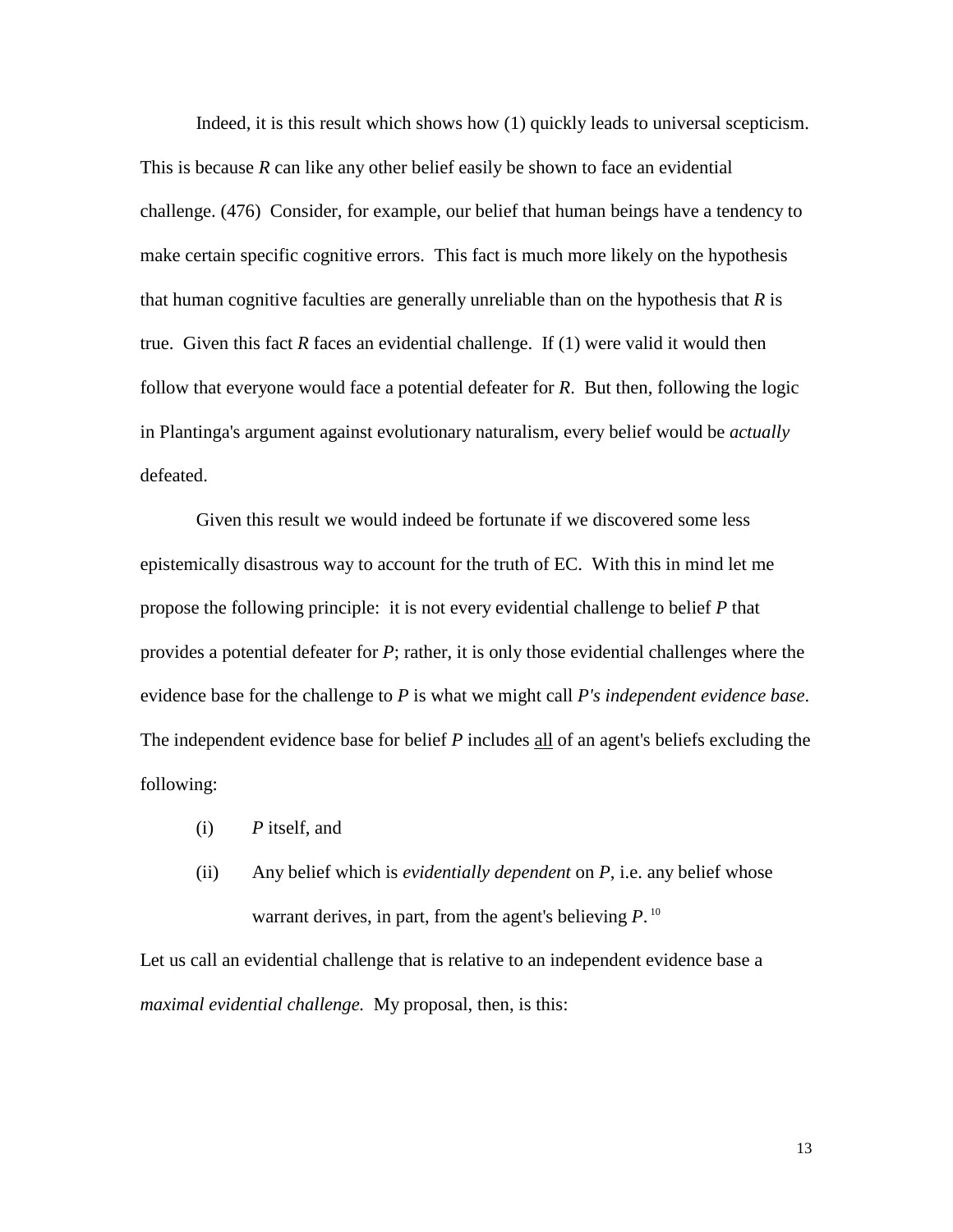(2) If agent *S* has a belief *P* that faces a maximal evidential challenge then this provides a *potential defeater* of *P* for *S*.

Note that this principle accounts for the truth of EC. To see that this is so suppose that belief *P* of agent *S* faces an evidential challenge. If *S* has no further independent evidence in favor of *P* beyond that included in the evidence base of the challenge then *P* will be facing a *maximal* evidential challenge. In that case principle (2) shows that *S* would possess a potential defeater for *P* and without some additional grounds to neutralise that potential defeater it would turn into an actual defeater.

We see then that principle (2) plausibly accounts for the truth of EC. Moreover, it does so in a way that does not raise the same sceptical worries as does principle (1). This is because while it is easy to show that belief *R* faces an evidential challenge, it is far from obvious that it faces a *maximal* evidential challenge, and thus far from obvious that there is a potential defeater for *R*. 11

Given these benefits I will suppose that principle (2) is valid. I will also accept the following general principle:

(3) If agent *S* thinks both that condition *X* obtains and that when condition *X* obtains there is a potential defeater for her belief *P*, then *S* has a potential defeater for *P*. This potential defeater can be neutralised only if *S* can *rationally believe* that she has additional evidence or grounds for *P*.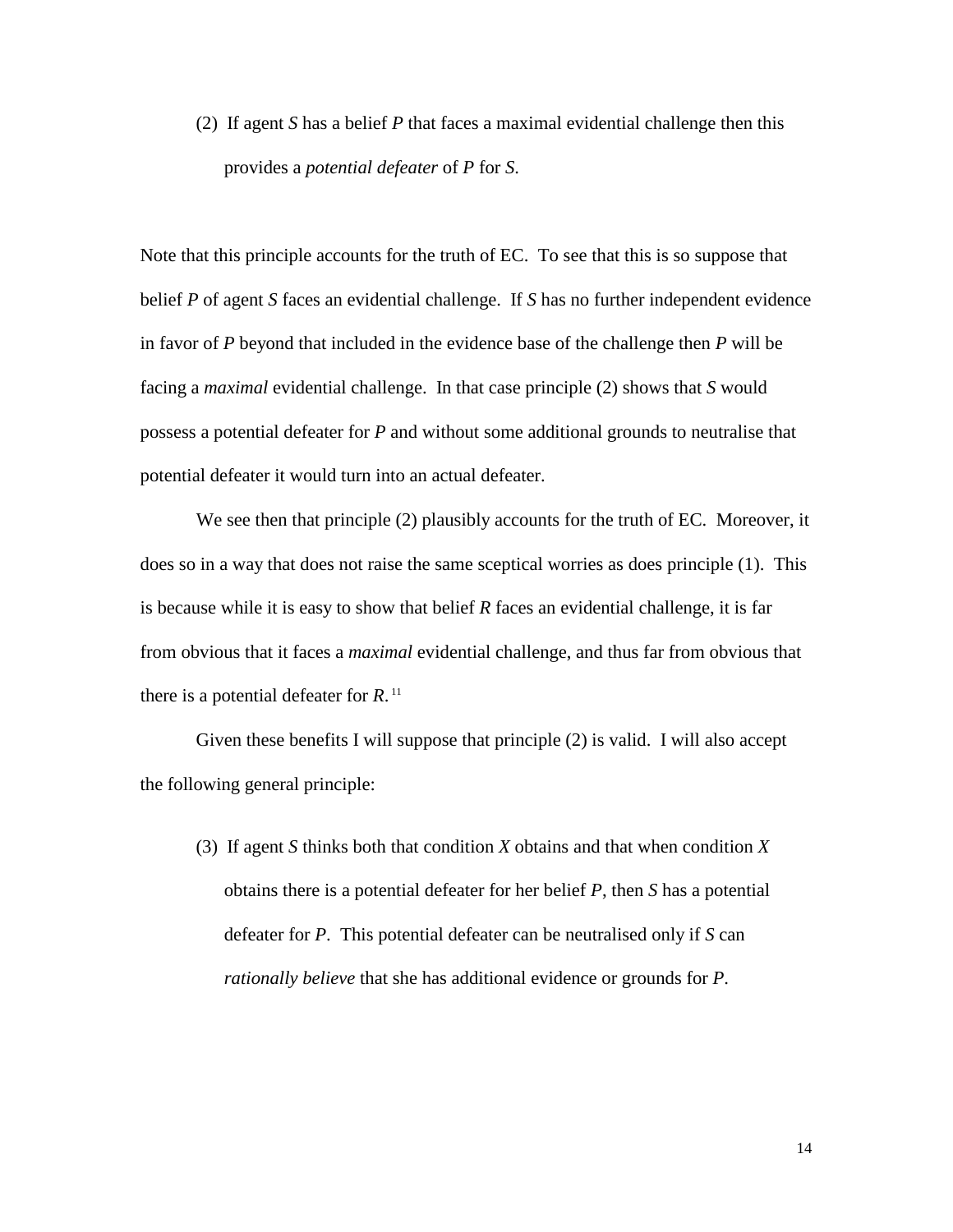To see the plausibility of this principle let us consider two examples where one is mistaken about whether condition *X* obtains, or whether the fact that condition *X* obtains shows that there is a potential defeater for belief *P*. In the first example an agent believes that his informant is unreliable even though she is in fact quite reliable. In this case the agent has a potential defeater for any belief derived from the informant's testimony even though he is mistaken about the informant's reliability. (cf. Plantinga, pp. 364-5)

The second example is a bit more fanciful. Suppose that someone believed that any belief formed during the night of a full moon is highly unreliable and thus believed that any belief so formed faced a potential defeater. Of course, such a belief is quite mistaken; but, anyone who had such a belief would have a potential defeater for any belief formed during the night of a full moon, and principle (3) accounts for this fact.

We shall thus accept principle (3). It thus follows that:

(4) If agent *S* thinks both that *P* faces a maximal evidential challenge and that beliefs which face a maximal evidential challenge are potentially defeated then this provides a potential defeater of *P* for *S*. This potential defeater can be neutralised only if *S* can rationally believe that she has additional grounds for *P*.

With this principle in hand we can now return to the case of the SIPE theist who accepts C. By definition, the SIPE theist is someone who is informed of the considerations presented in this paper. My claim is that such a theist, if sufficiently motivated to find the truth, will come to accept principle (2). Moreover, if she holds that her belief in God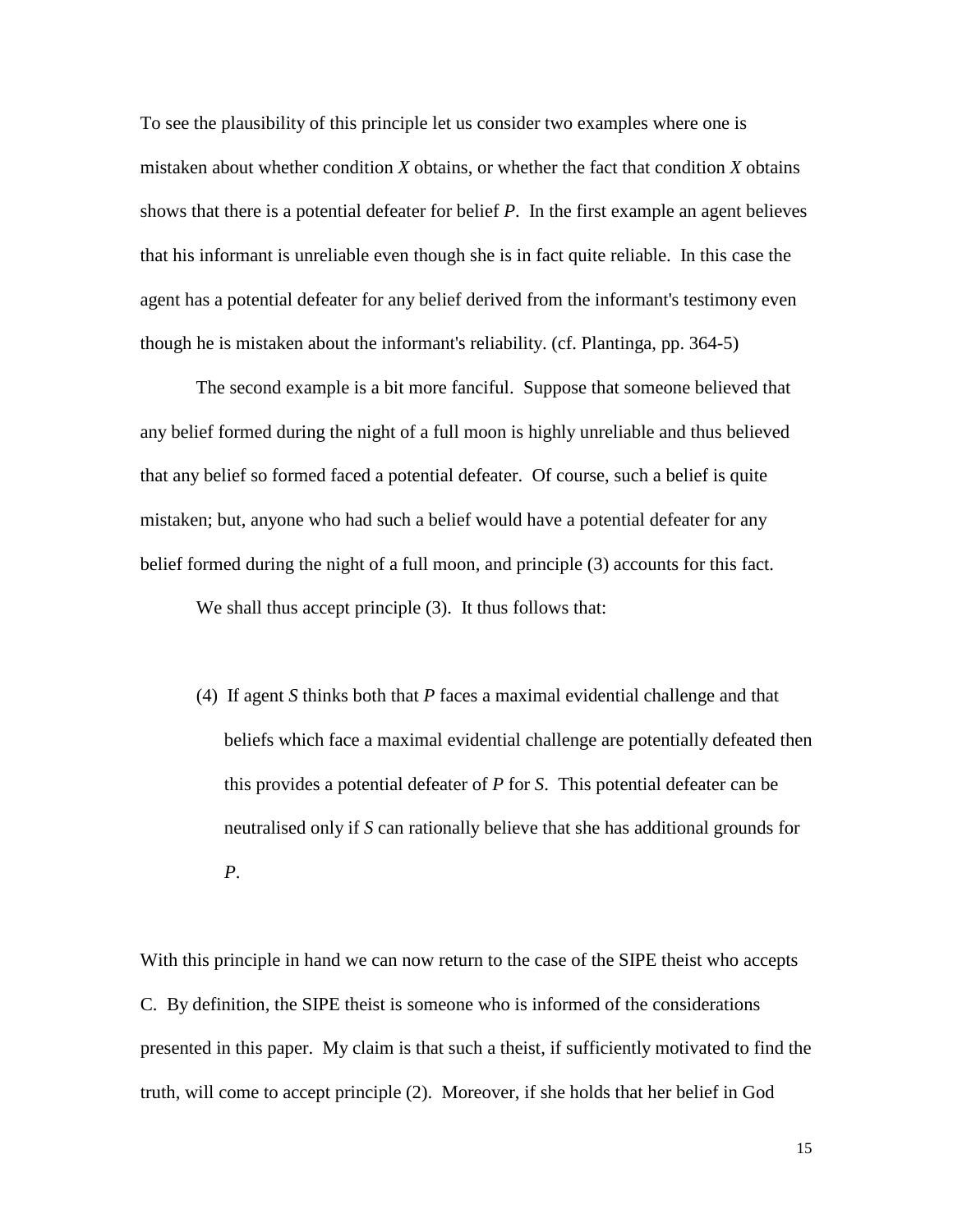faces a maximal evidential challenge then principle (4) shows us that her belief in God faces a potential defeater that can be neutralised only if she can rationally believe that she has additional grounds for the existence of God.

As mentioned before, a SIPE theist need not hold that her belief in God faces a maximal evidential challenge—she might think, for example, that when the facts reported in "O" are combined with various facts concerning the order and beauty of the universe it turns out that this larger set of beliefs is better explained by theism than by competing hypotheses such as HI. In this case the SIPE theist's belief in God is not maximally evidentially challenged.

However, my larger point concerns the SIPE theist who holds that her belief in God is maximally evidentially challenged:

(5) The SIPE theist who holds that her belief in God faces a maximal evidential challenge has a potential defeater for her belief in God. This potential defeater can be neutralised only if she can rationally believe that she has additional grounds for her belief in God.

Can the SIPE theist who holds that her belief in God faces a maximal evidential challenge rationally believe that she has additional grounds for her belief in God? One might think that this is obviously the case: she can rationally believe that she has additional grounds for her belief in God since she believes that her *sensus divinitatis* has informed her of the existence of God. So long as she is not rationally culpable in holding this belief she has a neutraliser available for the above potential defeater. This is so even if it turned out that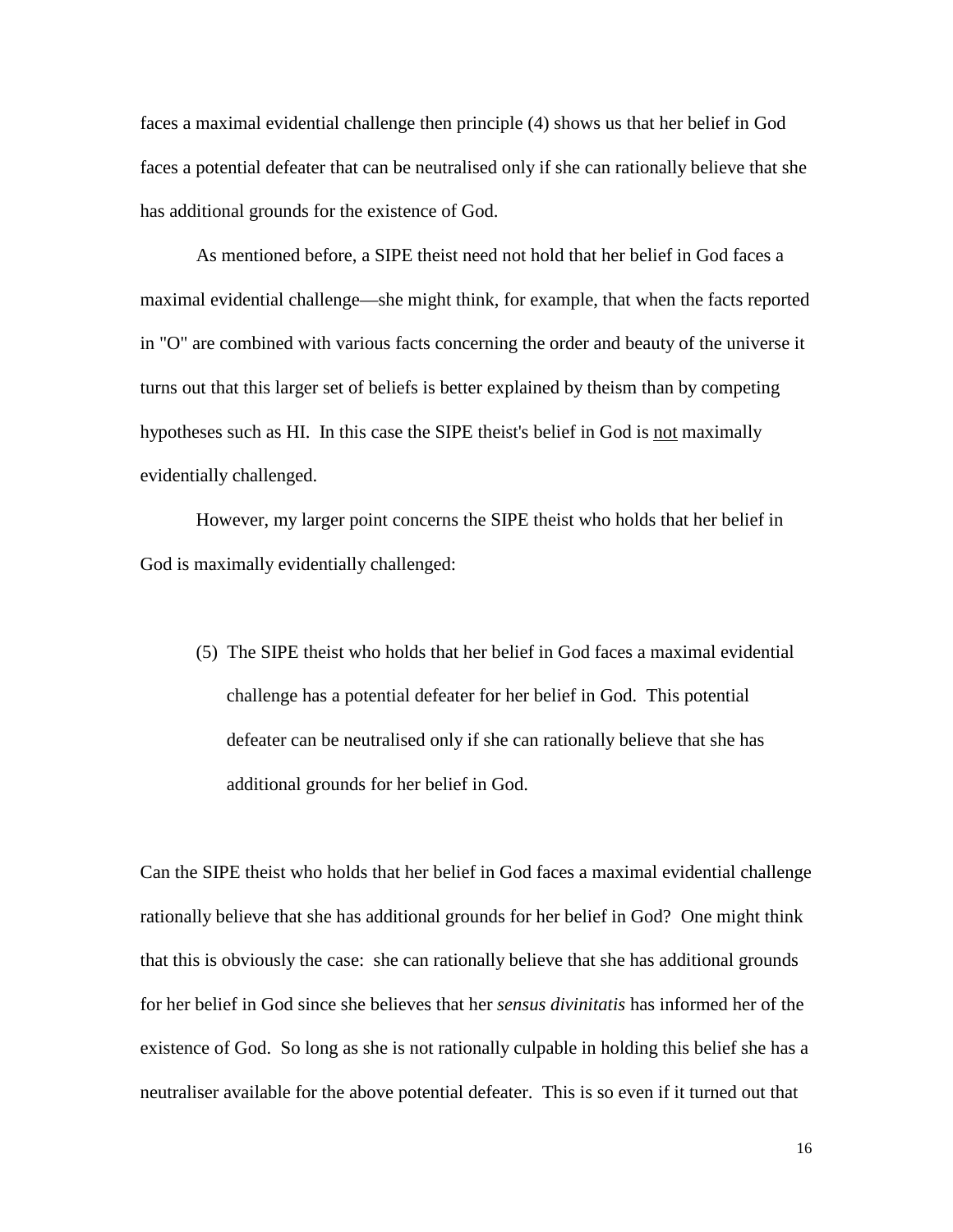she did not in fact possess a *sensus divinitatis*. (cf. pp. 453-4) But can the SIPE theist who takes her belief in God to face a maximal evidential challenge rationally believe that she has been informed by a properly functioning *sensus divinitatis* of the existence of God?

I shall argue not.

## V. How Plantinga's Reply is Illegitimately Circular

In this section I shall show that even if God exists and even if God created human beings with a fully functioning *sensus divinitatis,* the SIPE theist who holds that her belief in God faces a maximal evidential challenge has a defeater for her belief in God. My case rests on the sense that there is something inappropriately circular about the way that the SIPE theist holds that her belief in God is warranted due to its being produced by a properly functioning *sensus divinitatis*.

This circularity derives, in part, because of the reason that the SIPE theist believes that she possesses a properly functioning *sensus divinitatis*. The only reason that Plantinga offers the experiential theist to think this is derived from the belief that God exists. Consider, for example, the following passage:

[If theistic belief is true] then there is, indeed, such a person as God, a person who. . . loves us, who desires that we know and love him, and who is such that it is our end and good to know and love him. But if these things are so, then he would of course intend that we be able to be aware of his presence and to know something about him. And if that is so, the natural thing to think is that he created us in such a way that we would come to hold such true beliefs as that there is a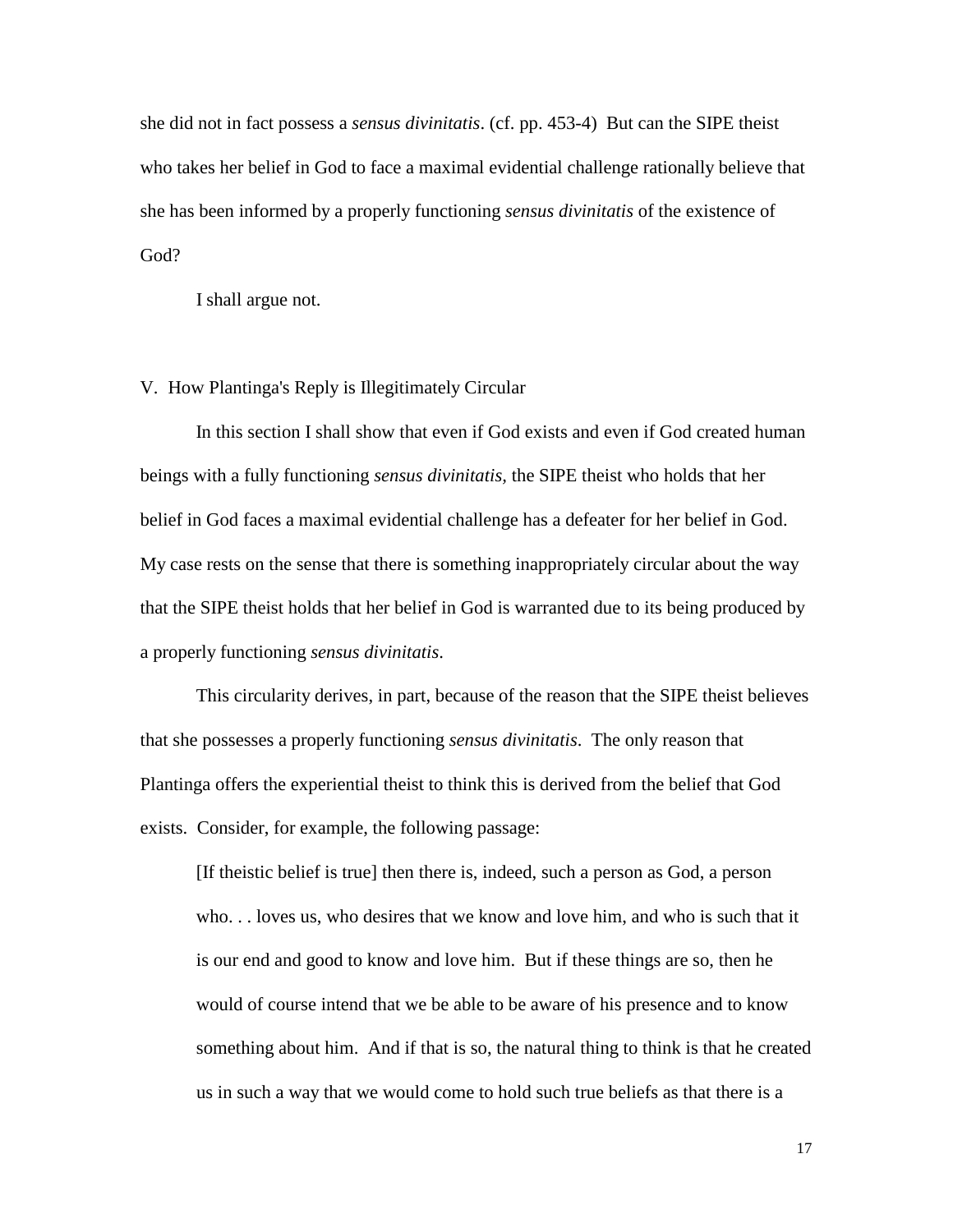such a person as God. . . .And if *that* is so, then the natural thing to think is that the cognitive processes that *do* produce belief in God are aimed by their designer at producing that belief. (p. 188-9)

Let us suppose that Plantinga can offer the SIPE theist no other reason for thinking that she possesses a *sensus divinitatis* or other similar faculty; indeed, it is difficult to think of any other plausible reason for thinking this. If this is the case then her belief that she possesses a *sensus divinitatis* is evidentially dependent on her belief that God exists, and thus will not be part of her independent evidence base for her belief in God.

We thus find that the SIPE theist bases her belief in God on the belief that she has been so informed by a properly functioning *sensus divinitatis*, and at the same time bases her belief that she has a properly functioning *sensus divinitatis* on her supposition that God exists. This kind of circularity is not obviously illegitimate. In the remainder of the paper, however, I shall make the case that it is.

This is due to a principle (which is explicitly endorsed by Plantinga) that I call the *independence constraint on neutralisers:*

(6) *Z* cannot neutralise *X* as a potential defeater for *Y* if *Z* is evidentially dependent on *Y*. 12, 13

Let's illustrate this principle with the case of someone (let's call him Jay) who maintains that he was created by super-intelligent, super-vain space aliens. He takes himself to be warranted in this belief because he thinks that it is produced by what we might call a *vain alien* faculty. A vain alien faculty, if it exists, is a faculty placed in a humanoid agent by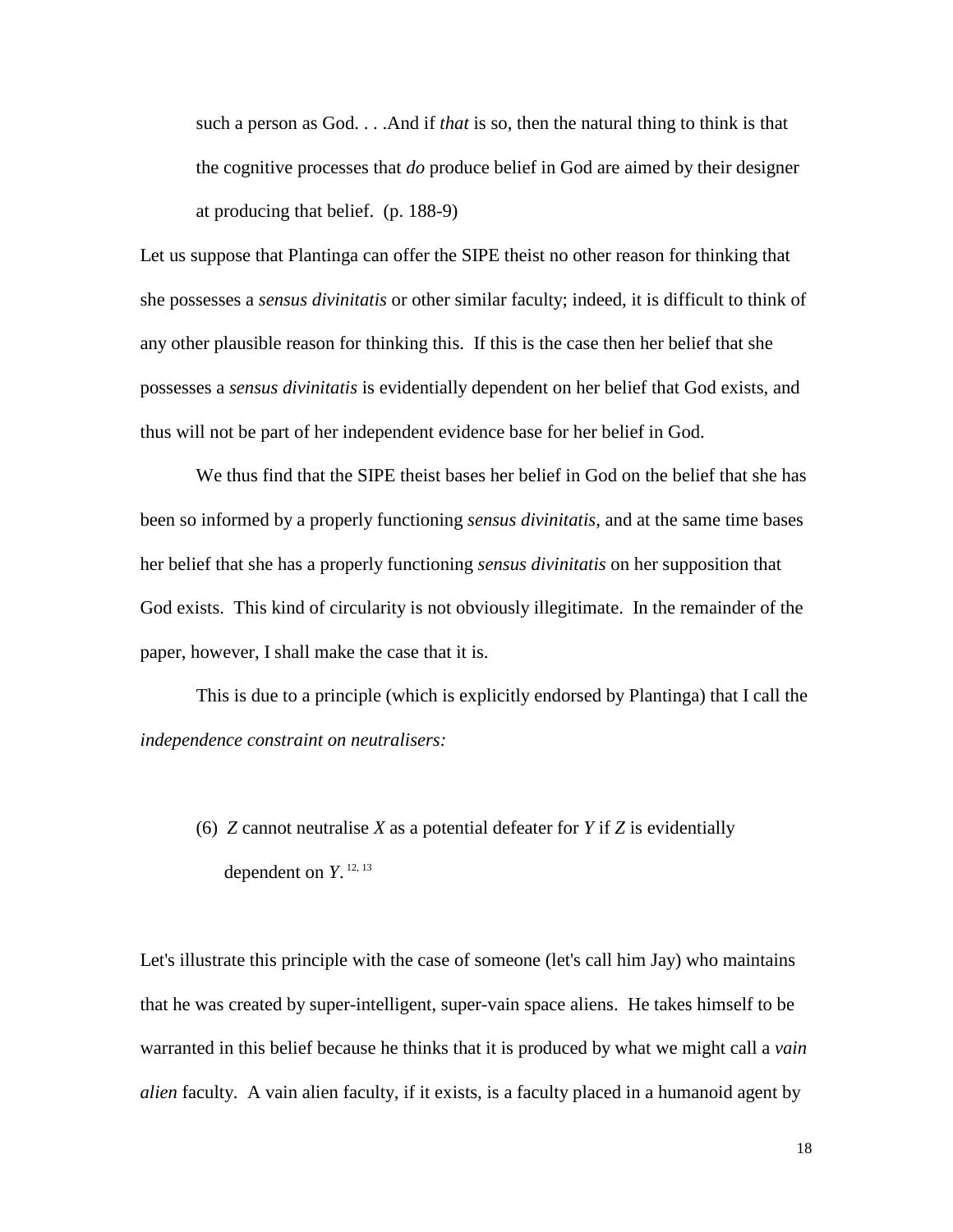his very vain alien creators for the purpose of making him aware of various things about his creators. In addition, Jay thinks that he is warranted in his belief that he has a vain alien faculty because it reasonably follows from his belief that he was created by superintelligent, super-vain space aliens. After all, such beings would want their creatures to know all sorts of things about them.

In addition to all the above, Jay acknowledges that his belief that he was created by super-intelligent, super-vain space aliens faces a maximal evidential challenge. This is because he bases this belief on one that is evidentially dependent upon it, viz., his belief that he possesses a vain alien faculty. In virtue of this fact principle (4) shows that he possesses a potential defeater for his belief that he was created by super-intelligent, supervain space aliens which can only be neutralised if he can rationally believe that he has further grounds for that belief.

Jay maintains, however, that it is rational for him to believe that he has further grounds for that belief. This is because he maintains that it is rational for him to believe that he possesses a vain alien faculty. And, he continues, since he is not rationally culpable in believing this he thereby has a neutraliser available for the potential defeater for his belief that he was created by super-intelligent, super-vain space aliens.

This line of reasoning, of course, is hardly acceptable. The reason, I submit, is that it runs afoul of the independence constraint. To see that this is so consider that the only evidence that Jay has to offer in favor of his having a vain alien faculty is ultimately based on his belief that it is true that he was constructed by super-intelligent, super-vain space aliens. It thereby follows that Jay's belief that he has a vain alien faculty is evidentially dependent on this belief; but, we then see that his reasoning violates the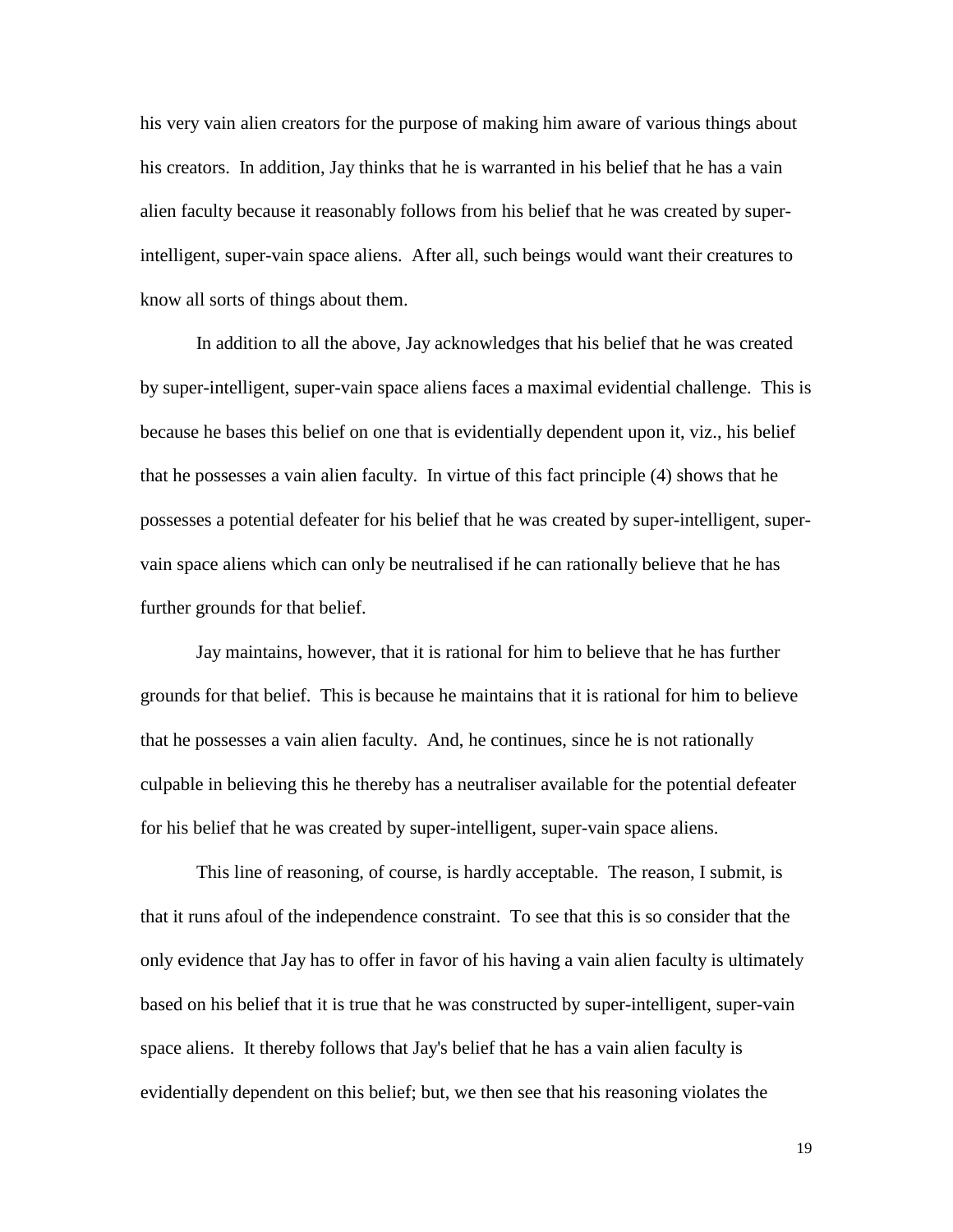independence constraint since an evidentially dependent belief cannot provide a neutraliser for any belief on which it depends.

The independence constraint on neutralisers, I submit, plausibly explains why Jay's defense of his belief that he was constructed by super-intelligent, super-vain space aliens is illegitimate. And, if we accept the independence constraint generally it will likewise show why the SIPE theist who believes that her belief in God faces a maximal evidential challenge cannot rationally maintain a belief in God. This is because the following is true:

- i. Her acknowledgement that her belief in God faces a maximal evidential challenge, along with her acceptance of principle (2), shows that she has a potential defeater for her belief in God. This potential defeater can be neutralised only if she can rationally believe that she has additional grounds for her belief in God. [see principle (5)]
- ii. As a pure experiential theist the only reason that she thinks she has additional grounds for her belief in God depends on her believing that she has a properly functioning *sensus divinitatis*. [See p. 6]
- iii. But her belief that she has a *sensus divinitatis* is evidentially dependent on her belief that God exists, and thus so is her belief that she has additional grounds for her belief in God. [see p. 17]
- iv. The independence constraint thus shows that her belief that she possesses additional grounds for her belief in God cannot provide the desired neutraliser. [see principle (6)]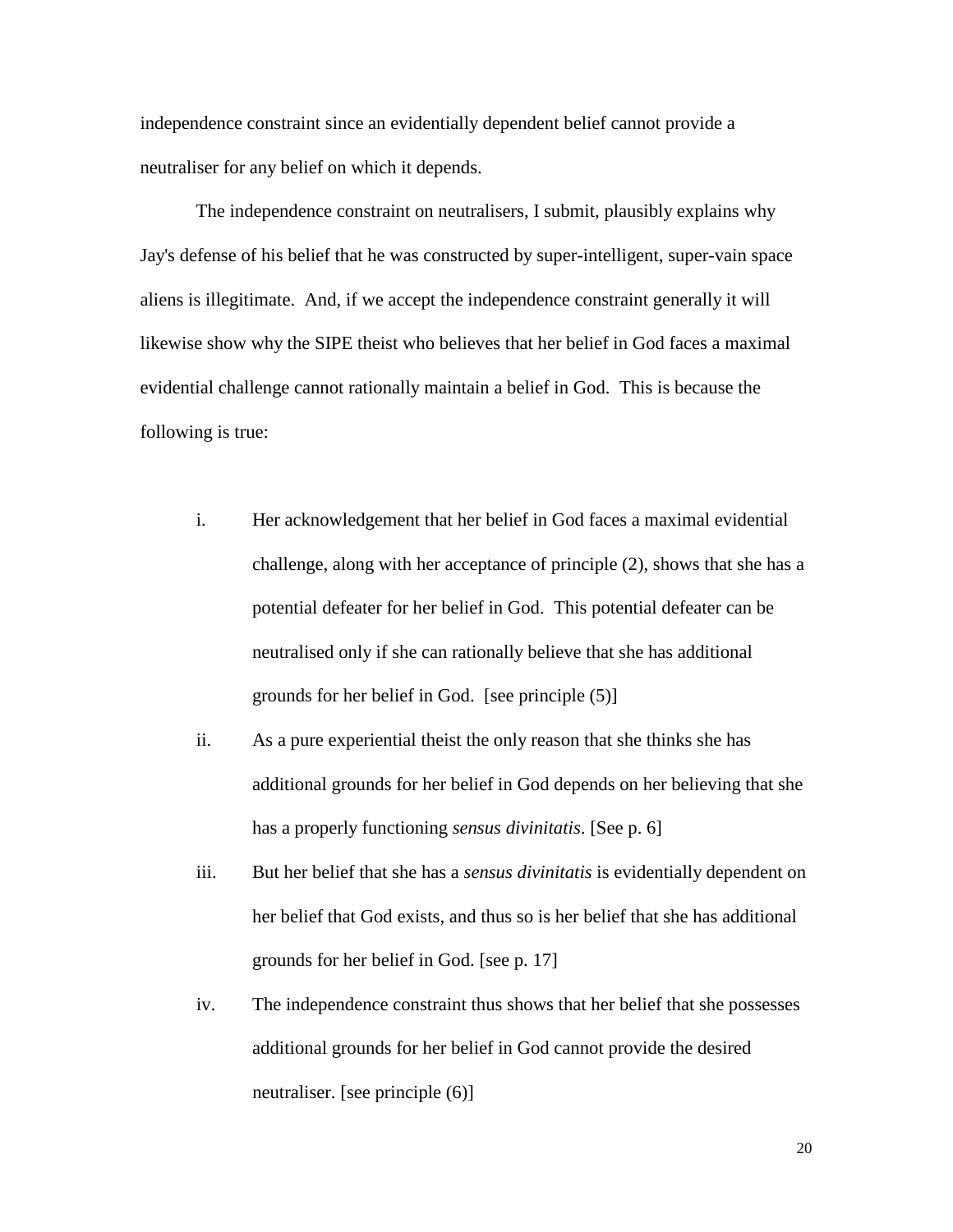From these points it follows that it is irrational for the SIPE theist who maintains that her belief in God faces a maximal evidential challenge to think that she has additional grounds for her belief in God; thus, the potential defeater cited in (i) cannot be neutralised and she thereby faces an actual defeater for her belief in God.

Given these facts we see that the SIPE theist who holds that her belief in God faces a maximal evidential challenge is in as precarious an epistemic situation as Jay is in his belief that he was constructed by super-intelligent, super-vain space aliens.

We find then that the SIPE theist who believes she faces a maximal evidential challenge for her belief in God might be right that God exists; however, her belief in God cannot be rational if the only reason she offers to think that her belief in God is warranted is evidentially dependent on that very belief. But it is exactly this kind of illegitimate circularity that Plantinga's response to Draper's formulation of the evidential problem of evil involves. Thus, if she relies on experiential theism *alone*, the intellectually sophisticated theist will face an *actual* defeater for her belief in God, and it will be irrational for her to maintain her theistic belief. Of course, nothing I have said here supports the claim that a belief in  $C$  is rationally required, or that there is no other way to defend the rationality of a SIPE theist who believes C. However, the argument that I have given here demonstrates that *if* the facts of evil provide us with a maximal evidential challenge to our belief in God (or with any other potential defeater for theistic belief), it is illegitimate to appeal solely to (non-perceptual) religious experience to show that belief in God is nonetheless rational.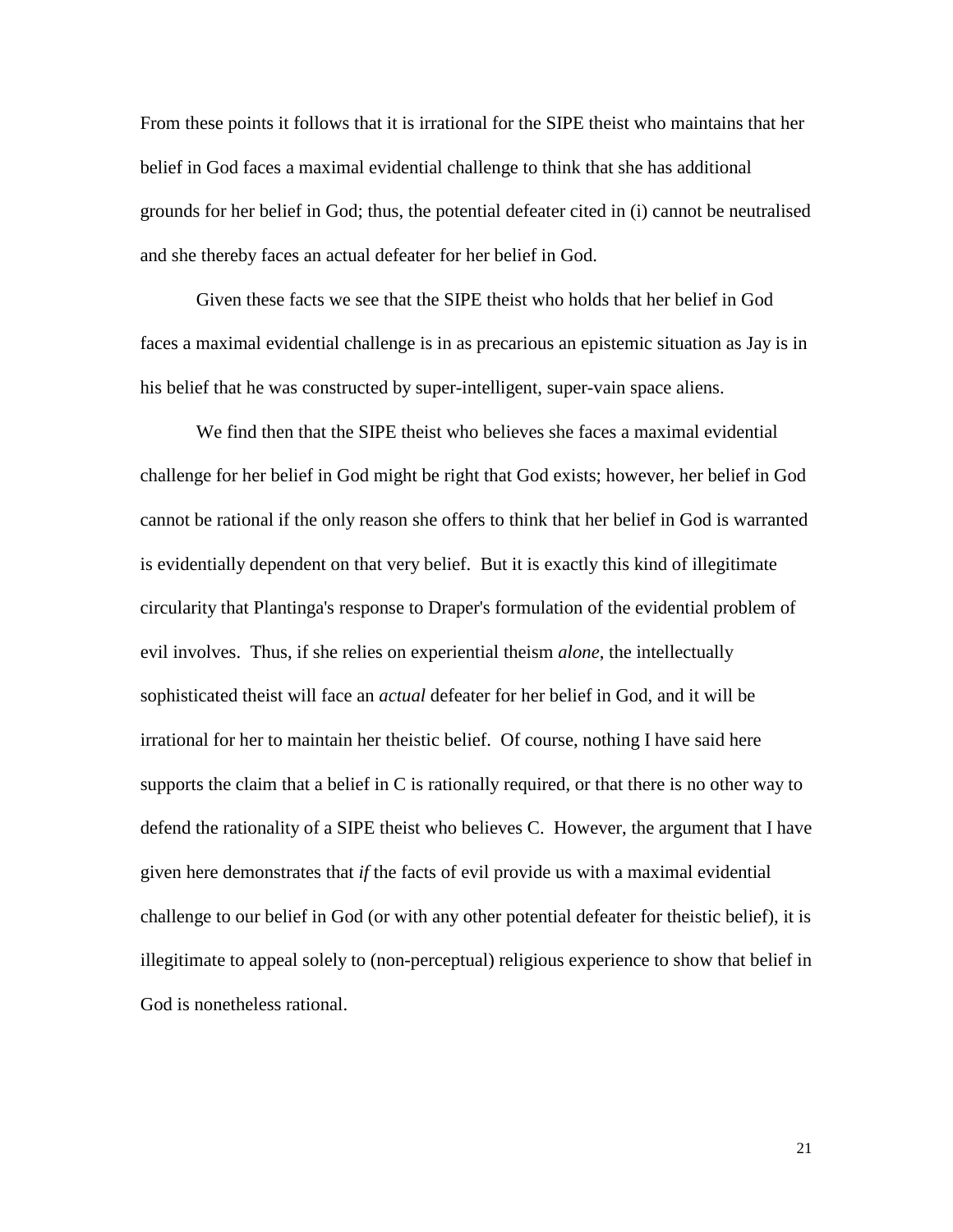### VI. Concluding Remarks

In this final section I will address the matter of the importance of the argument offered here. Indeed, it might seem that it is of rather limited importance since it concerns the rationality only of an extremely small (perhaps even empty) set of pure experiential theists both who accept that their belief in God faces a maximal evidential challenge, and who are aware of the arguments presented in this paper.

Indeed, one might think that a pure experiential theist can avoid any of the difficulties I raise in this paper simply by avoiding epistemology classes or—better yet any beliefs whatsoever about her own cognitive faculties . After all, the problems I raise here are problems only for someone with fairly developed epistemological convictions.<sup>14</sup>

By way of reply let me concede that the arguments I present here in no way show that the vast, vast majority of pure experiential theists are irrational. But this does not diminish the importance of the argument I present here. This is because there are higher forms of epistemic praise than to be called 'rational'.

Indeed, as philosophers we seek to have beliefs that are not only rational, but also rational in the light of the best available information and the highest standards of reflection. This is what makes Plantinga's extended defense of theism, and Christian doctrine in particular, so important and interesting. His goal is to show that one can be a modern, intellectually sophisticated person—a person who aims to form beliefs in the light of the best available information and the highest standards of reflection—and believe in God and in Christian doctrine.

I, like Plantinga, aspire to this higher epistemic standard. I might even go so far as to say that those who meet this higher standard attain a higher degree of rationality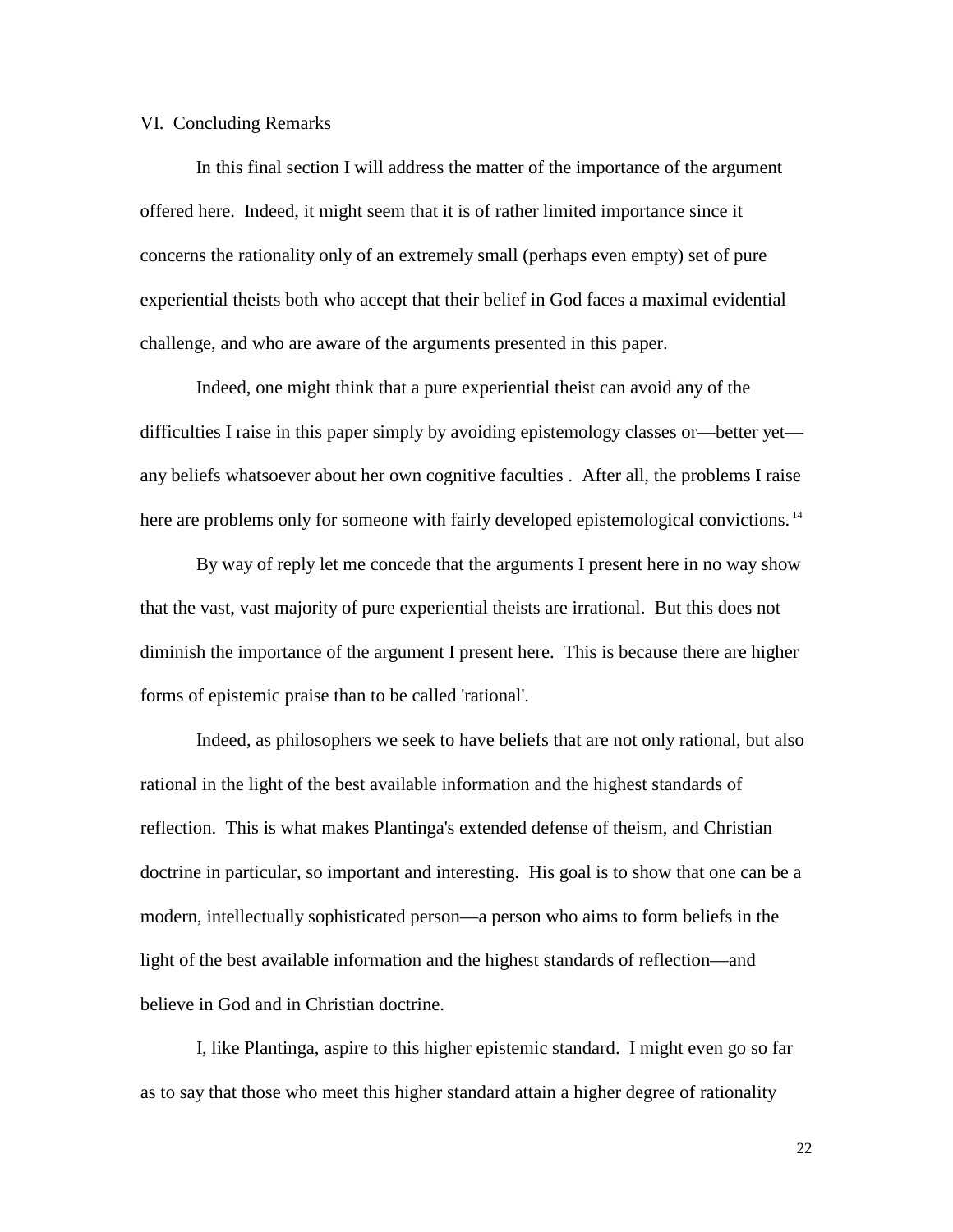than those who do not. So, I can conclude as follows: those who avoid epistemology classes, and those who refrain from beliefs about their own cognitive faculties, may be able to keep a rational belief in God that further information or further reflection would destroy. However, this rational belief in God comes at the expense of a something even more epistemically valuable: rational belief concerning God in the light of the best available information and the highest standards of reflection. 15

More generally he argues that one can be a modern, intellectually sophisticated person and rationally hold onto classical Christian belief which includes a belief in the traditionally conceived God. This argument appears in *Warranted Christian Belief* (Oxford: Oxford University Press, 2000). All Plantinga references will be from this volume unless otherwise noted.

2 "Pain and Pleasure: An Evidential Problem for Theists," *Nous,* 23 (1989), 331-350. Reprinted in *The Evidential Argument from Evil*, ed. Daniel Howard-Snyder (Bloomington: Indiana University Press, 1996), 12-29. Page references are from the reprinted version.

 $3$  Draper now states the argument using naturalism--that there are no supernatural beings whatsoever--as the hypothesis that is inconsistent with theism but which better explains the facts of "O". See "Evolution and the problem of evil", in Louis Pojman (ed.) *Philosophy of Religion: An Anthology*. (Belmont, CA: Wadsworth, 1997), 219-230.

4 Peter van Inwagen argues that we are in no position to judge this. See "The Problem of Evil, the Problem of Air, and the Problem of Silence" in James E. Tomberlin (ed.)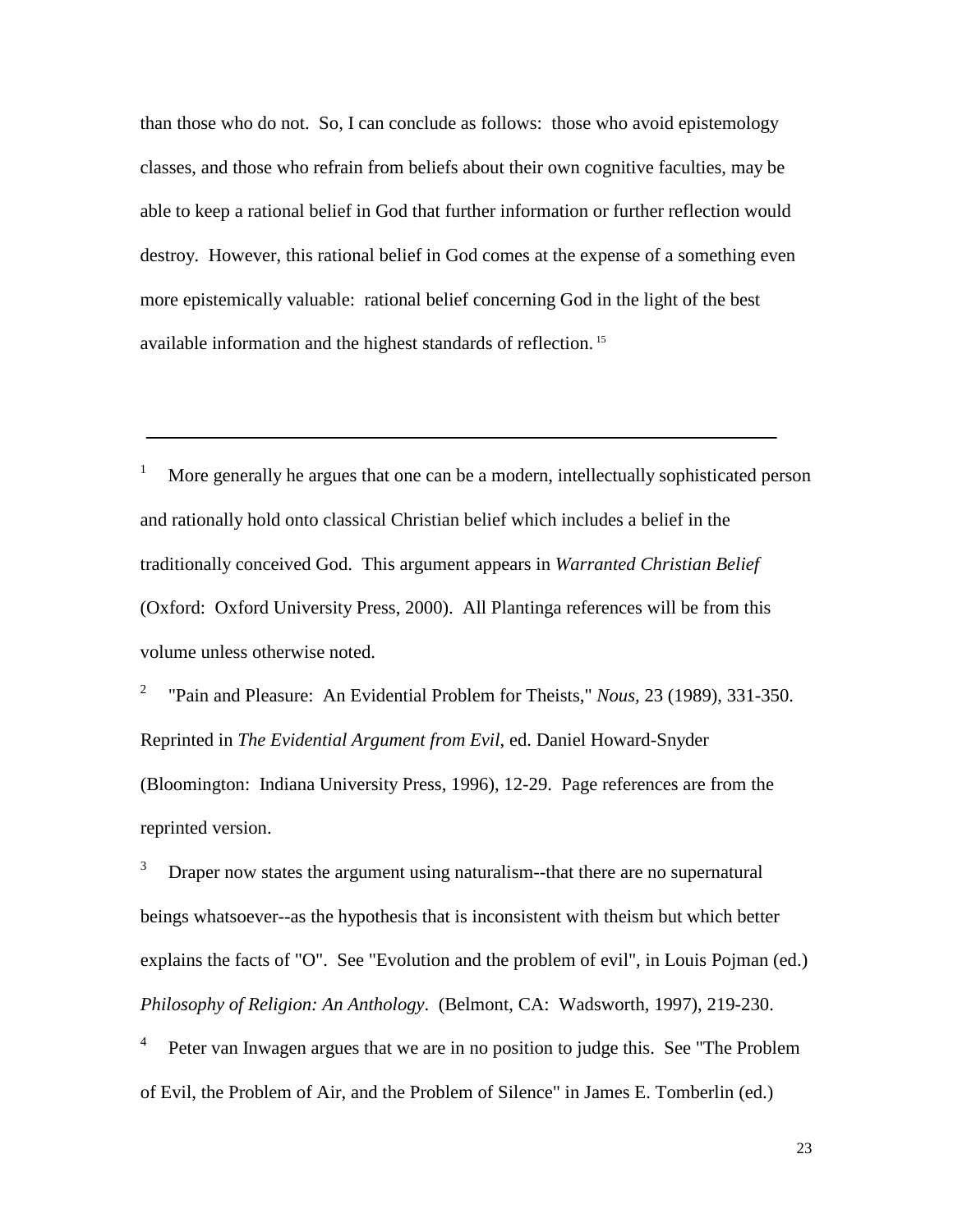*Philosophical Perspectives, Vol. 5, Philosophy of Religion,* (Oxford: Oxford University Press, 1991), 135-165. Reprinted as chapter 8 of *The Evidential Argument from Evil*. Draper responds to van Inwagen's line of argument in "The Skeptical Theist" which is chapter 9 of the same volume.

5 Plantinga argues against C in "On Being Evidentially Challenged", chapter 13 of *The Evidential Argument from Evil*. See pp. 250ff.

6 For a discussion of this point see William Alston's "Some (Temporarily) Final Thoughts on Evidential Arguments from Evil," which is chapter 16 of *The Evidential Argument from Evil.* See pp. 328-30.

7 I thank an anonymous referee for raising this objection.

8 See my "Evolutionary Naturalism and the Reliability of our Cognitive Faculties" *Faith and Philosophy* (forthcoming) for a discussion of this part of the argument.

9 For details see Plantinga, pp. 227-240.

10 In my "Religious Experience and the Facts of Religious Pluralism" *International Journal for Philosophy of Religion* 49 (2001), 1-17, I used 'evidentially dependent on *P*' to refer to a belief where it is *rational* for *S* to believe that the warrant of the belief is derivative of the warrant for *P*. I now prefer this latter understanding of the phrase.

<sup>11</sup> Note that the independent evidence base for  $R$  may include beliefs that are warranted only if *R* turns out to be true. We might say that such beliefs are *suppositionally dependent* on *R*; however, so long as these beliefs are not *evidentially* dependent on *R* then they are to be included in *R's* independent evidence base.

12 Plantinga relies on something like this principle in footnotes 57 and 58 on pages 238 and 239, as well as chapter 12 of *Warrant and Proper Function* (Oxford: Oxford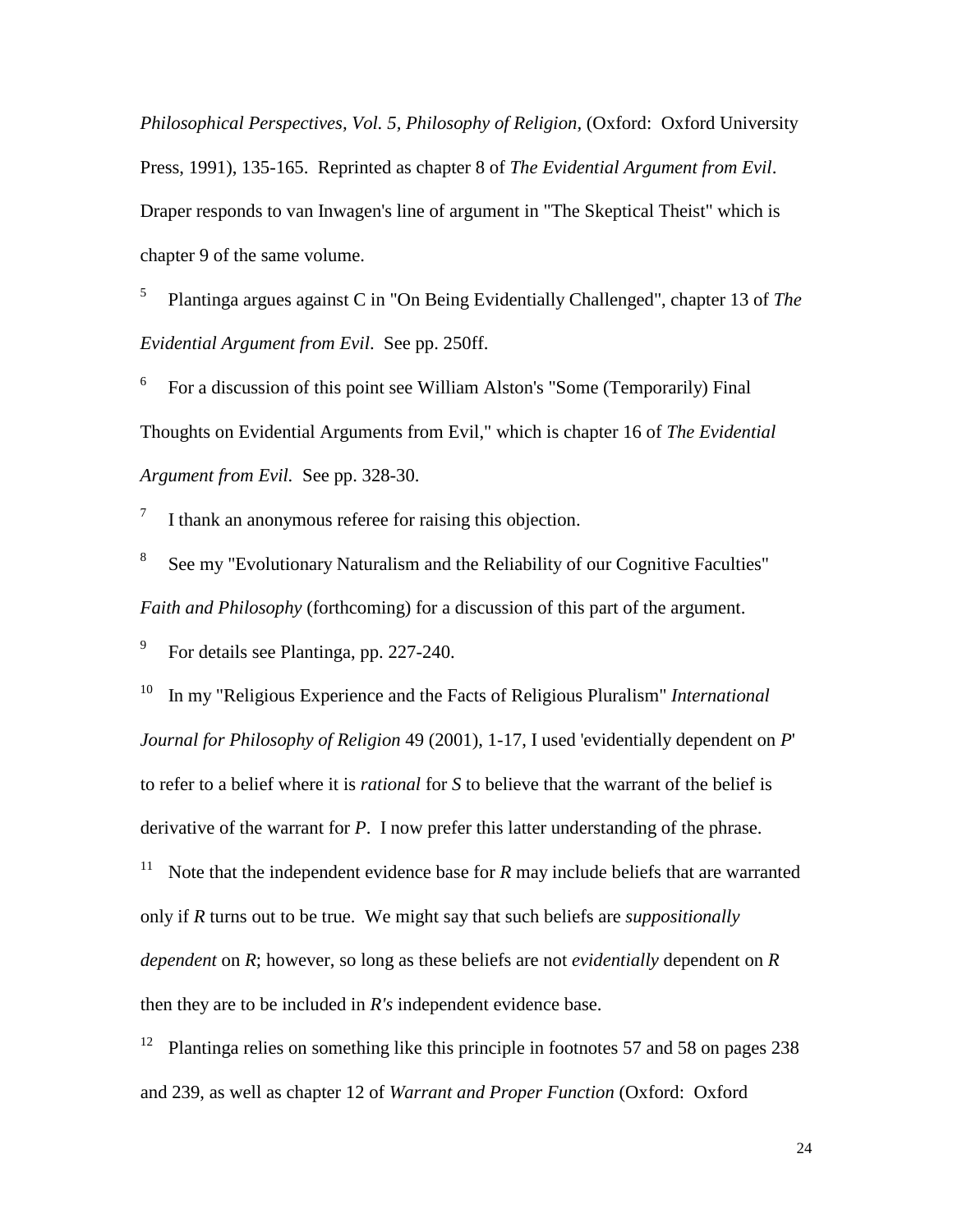University Press, 1993). In addition the principle is explicitly defended in Plantinga's unpublished manuscript "Naturalism Defeated":

If D is a defeater of B for S, then for any belief  $B^*$  of S, if S rationally believes that the warrant  $B^*$  has for her is derivative (wholly or partly) from the warrant  $B$ has for her, then  $B^*$  is not a defeater-defeater, for S, of D. (50)

 $13$  One might worry that if we accept the independence constraint on neutralisers then we are led directly into unacceptable forms of scepticism. I do not think, however, that this worry is well founded. To see why this is so consider the case where you become convinced that your cognitive faculties are in systematic and serious error. In this case there is no independent evidence whatsoever to which you might appeal to neutralise the potential defeater that this belief brings about. But, this sort of scepticism is not overly troubling. The kind of scepticism that would be troubling would be a scepticism that is brought about merely by your acknowledging the *possibility*, however remote, that your cognitive faculties are in systematic and serious error. If the recognition of such a possibility brought about a potential defeater for your belief that your cognitive faculties are reliable then any minimally reflective person would thereby come to possess a potential defeater for all of his beliefs and would be debarred from appealing to any beliefs to provide the desired neutraliser. This would lead to a kind of scepticism that would indeed be troubling; however, I see no reason to think that the mere acknowledgement of the *possibility* that your cognitive faculties are in systematic and serious error provides you with a potential defeater for your belief that they are reliable. For a discussion of this matter see my "Evolutionary Naturalism and the Reliability of our Cognitive Faculties".